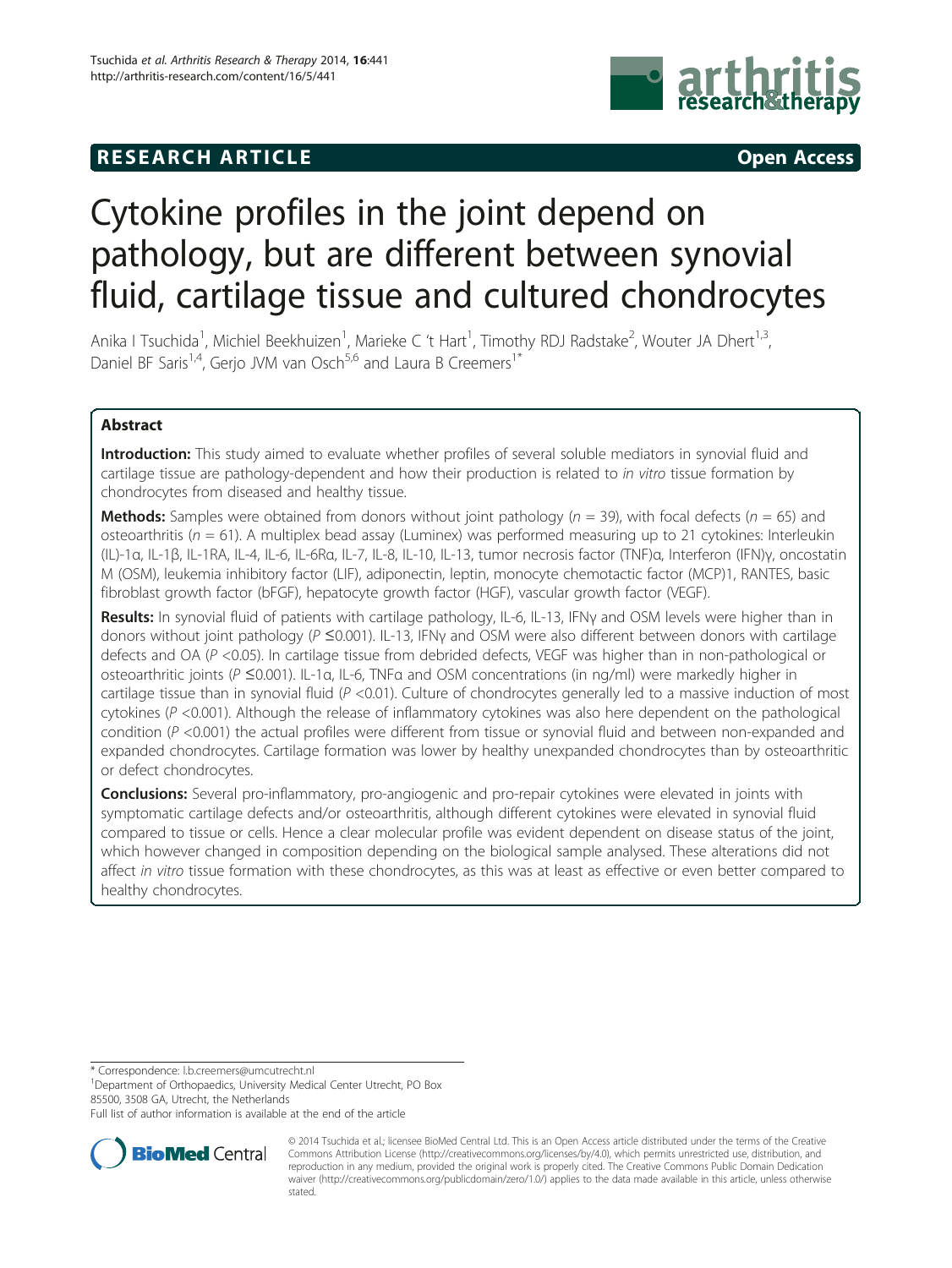## Introduction

Soluble mediators, such as cytokines, chemokines, adipokines and growth factors, are key regulators of cartilage metabolism. Under homeostatic conditions the production of these mediators is tightly regulated. In many joint diseases, including osteoarthritis (OA) and joint trauma, elevated levels of inflammatory cytokines are present [[1](#page-13-0)] but their pathophysiological role is not always well established. In inflammatory diseases such as rheumatoid arthritis, the synovial cells produce large quantities of inflammatory cytokines and degradative enzymes [\[2](#page-13-0)], which reach the cartilage through the synovial fluid. Although less outspoken, synovial inflammation is also present in OA [[3,4](#page-13-0)] and sometimes in joints with cartilage defects [[5\]](#page-13-0), and the balance between anabolic and catabolic mediators has been suggested to be in favour of catabolic factors leading to a net breakdown of cartilage. In addition to their possible role in the pathophysiology of joint disease, soluble mediators present in the joint may also affect cartilage repair, both in OA and in cartilage defect treatment [[6,7](#page-13-0)].

These mediators are not only produced by the synovial lining cells, but also by resident chondrocytes in response to both biological and mechanical stimuli [\[1\]](#page-13-0). In fact, in OA certain cytokines appeared to be predominantly produced by cartilage rather than synovial tissue [[8\]](#page-13-0). Furthermore, some mediators were shown to bind to extracellular matrix components, such as glycosaminoglycans (GAGs), in cartilage [\[9](#page-13-0)]. Local concentrations in the microenvironment of the chondrocyte might therefore differ from those in the synovial fluid. Evaluating the presence of mediators in the cartilage tissue in addition to the synovial fluid might provide more insight into the possible mechanisms of cartilage regeneration and degeneration.

In addition to the cytokines in synovial fluid and cartilage extracellular matrix, studying the cytokine profile during *in vitro* cartilage formation may provide essential clues as to which mediators are important for tissue engineering of cartilage and to what extent cytokine production by chondrocytes may affect the outcome of cartilage repair procedures. Few studies have directly compared healthy chondrocytes with chondrocytes obtained from cartilage defects and/or osteoarthritic chondrocytes in terms of regenerative capacity [[10](#page-13-0)] and a comprehensive secretory profile is lacking. Characterising the mediators produced by both healthy and diseased chondrocytes may allow for more specific inhibition of mediators in order to improve cartilage regeneration, especially by dedifferentiated or diseased chondrocytes.

In this study we therefore compared the presence of soluble mediators commonly suggested to play a role in joint pathology in synovial fluid and cartilage tissue for donors with healthy cartilage, patients with symptomatic

cartilage defects and patients with end-stage OA. In addition, the production of these and additional cytokines by isolated chondrocytes during in vitro cartilage formation was investigated using both expanded and nonexpanded chondrocytes obtained from donors with different joint pathology. Clustering was investigated by principal component analysis to verify whether the roles and pathways for these cytokines are likely to be similar in the various all of these biological samples assayed.

## **Methods**

## Synovial fluid and cartilage sample collection and cell isolation

Collection of all patient material and all aspects of the study protocol were performed according to the Medical Ethical regulations of the University Medical Centre Utrecht and according to the 'good use of redundant tissue for clinical research' guideline constructed by the Dutch Federation of Medical Research Societies on collection of redundant tissue for research [\[11\]](#page-13-0). This study does not meet the definition of human subject research or require informed consent. Anonymous use of redundant tissue for research purposes is part of the standard treatment agreement with patients in our hospital [[12\]](#page-13-0).

Macroscopically healthy articular cartilage and synovial fluid was obtained from donors within 24 hours post mortem (see Table [1](#page-2-0) for details). Defect cartilage and synovial fluid was obtained from donors undergoing either microfracture or autologous chondrocyte implantation for focal grade III and grade IV cartilage defects. During those procedures, the cartilage defect is debrided to remove all cartilage remnants down to the subchondral bone and create a stable cartilage rim. The debrided cartilage was used. Of the 31 patients with symptomatic cartilage defects, one had associated anterior cruciate ligament injury and a history of partial menisectomy, another three had received previous partial menisectomies and one an anterior cruciate ligament reconstruction. OA cartilage and synovial fluid was obtained from donors undergoing total knee arthroplasty. Synovial fluid was spun down at  $300 \times g$  to remove debris, and stored at –80°C until use or analysis.

Cartilage samples were rinsed in phosphate-buffered saline (PBS), and either snap frozen in liquid nitrogen and stored at –80°C until later protein extraction or cut into small pieces and enzymatically digested overnight at 37°C in 0.15% collagenase type II (Worthington, Lakewood, NJ, USA) in Dulbecco's modified Eagle's medium (Gibco, Life Technologies, Bleiswijk, the Netherlands) with penicillin/ streptomycin (100 U/ml/100 μg/ml; Invitrogen, Life Technologies). After digestion, the cell suspension was filtered through a 70 μm cell strainer (BD Biosciences, San Diego CA, USA), and the chondrocytes were spun down by 10 minutes of centrifugation at  $300 \times g$ .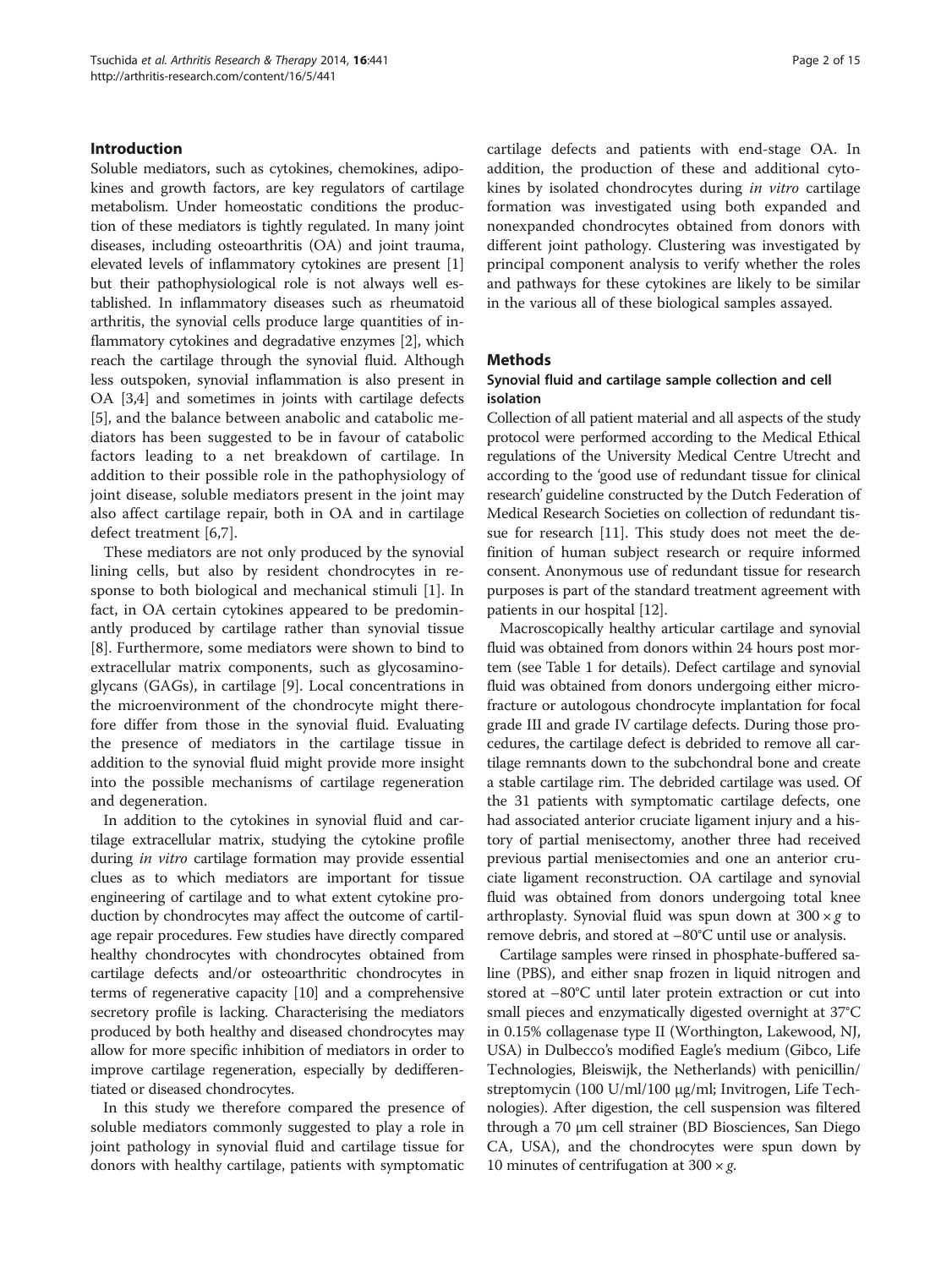| Donor type           | <b>Synovial fluid</b> | <b>Tissue</b> | Nonexpanded chondrocytes | <b>Expanded chondrocytes</b> |
|----------------------|-----------------------|---------------|--------------------------|------------------------------|
| Healthy              | $n = 20$              | $n = 9^a$     | $n = 8a$                 | $n = 15$                     |
| Age, average (range) | 40 (25 to 47)         | 69 (54 to 81) | 66 (54 to 75)            | 67 (54 to 81)                |
| % male               | Unknown               | 80            | 50                       | 60                           |
| Cartilage defect     | $n = 31$              | $n = 16$      | $n = 10$                 | $n = 13$                     |
| Age, average (range) | 33 (20 to 48)         | 33 (16 to 45) | 32 (18 to 44)            | 24 (19 to 36)                |
| % male               | Unknown               | 47            | 70                       | 85                           |
| Osteoarthritis       | $n = 27$              | $n = 27$      | $n = 12$                 | $n = 13$                     |
| Age, average (range) | 70 (53 to 81)         | 67 (46 to 90) | 69 (49 to 83)            | 70 (46 to 83)                |
| % male               | Unknown               | 23            | 38                       | 38                           |

#### <span id="page-2-0"></span>Table 1 Donor characteristics

<sup>a</sup>Of four healthy donors, both tissue and nonexpanded chondrocytes were analysed; for all the other donors, either synovial fluid, tissue, nonexpanded or expanded cells were analysed.

#### Protein extraction

The frozen cartilage samples (Table 1) were cut into 7 μm sections with a cryomicrotome. The sections were collected and carefully weighed. Approximately 100 mg cartilage tissue was collected per sample and lysed in 5 μl lysis buffer per milligram of tissue with complete protease inhibitor (Complete Lysis M, #04719964001; Roche Diagnostics, Almere, the Netherlands). The samples were cooled on ice and homogenised using 1.4 mm ceramic beads (VWR, Amsterdam, the Netherlands) in a bead beater. Subsequently, the samples were centrifuged at 4°C for 4 minutes at  $20,217 \times g$  and supernatants collected. Supernatants were then filtered by centrifuging through a polypropylene tube containing a 0.22 μm nylon membrane (Spin-X column; Corning, Amsterdam, the Netherlands) prior to measurements of the cytokine levels.

#### Measurement of cytokine levels

To determine the cytokine levels in the synovial fluids and tissue extracts of healthy, defect and OA donors and in the conditioned media (day 7) of healthy, defect and OA chondrocytes during in vitro tissue formation, a multiplex beadassay (Luminex, Luminex Corporation, Austin TX, USA) was performed as described previously [\[13,14](#page-13-0)]. A panel of a total 21 cytokines was available – interleukin (IL)-1α, IL-1β, IL-1RA, IL-4, IL-6, IL-6Rα, IL-7, IL-8, IL-10, IL-13, tumour necrosis factor alpha (TNFα), interferon gamma (IFNγ), oncostatin M (OSM), leukaemia inhibitory factor (LIF), adiponectin, leptin, monocyte chemotactic factor 1 (MCP1), RANTES, basic fibroblast growth factor (bFGF), hepatocyte growth factor (HGF), and vascular endothelial growth factor (VEGF) – of which 11 were measured in the synovial fluid, 19 in tissue extracts and all 21 in conditioned media. Briefly, specific antibodies were coupled to carboxylated beads (Luminex Corporation, Austin, TX, USA). The levels of IL-6 present in the synovial fluid have been published previously [\[15\]](#page-13-0). Recombinant cytokines were used to make a standard curve. Synovial fluid was first treated with hyaluronidase (type IV-S; Sigma-Aldrich,

Zwijndrecht, the Netherlands) at a concentration of 20 U/ ml for 30 minutes at 37°C and then filtered by centrifuging through a Spin-X column. Subsequently, the synovial fluid samples were diluted 1:2 with HPE-0.1375% Tween (Sanquin, Amsterdam, the Netherlands). To block possible interfering antibodies present in the synovial fluid, the samples were diluted with an equal volume of  $10\%$  (v/v) normal rat and mouse serum (Rockland Immunochemicals Inc., Gilbertsville, PA, USA). Tissue extracts and medium samples were directly incubated with the coupled beads. After incubation with the appropriate biotinylated antibodies, samples were thoroughly washed and incubated with streptavidin–phycoerythrin (BD Biosciences) for 10 minutes. After washing, the samples were measured and analysed using the Bio-Plex suspension system (Bio-Rad Laboratories, Hercules, CA, USA) with Bio-Plex Manager software, version 3.0. The concentration of cytokines was expressed as picograms per microlitre using the standard curves. Results of specific enzyme-linked immunosorbent assays for determination of cytokine levels have previously been shown to be comparable with the multiplex bead assay (Luminex) [\[8](#page-13-0)].

#### Chondrocyte-mediated tissue production in vitro

Isolated chondrocytes from healthy, defect and OA cartilage were used either directly after isolation or after expansion to passage 2 (see Table 1 for more details). Expansion was performed in monolayers at 37°C and 5% carbon dioxide at a seeding density of  $5,000$  cells/cm<sup>2</sup> in expansion medium consisting of Dulbecco's modified Eagle's medium, 10% foetal bovine serum (Hyclone, Thermo Scientific, Etten-Leur, the Netherlands), penicillin/streptomycin (100 U/ml/100 μg/ml) and 10 ng/ml bFGF (R&D Systems, Minneapolis, MN, USA). Unexpanded chondrocytes and expanded chondrocytes were seeded on collagen type IIcoated (Chicken sternal cartilage, #C9301; Sigma-Aldrich) Millicell filters (Millipore Co., Bedford, MA, USA), at 1.6 ×  $10^6$  cells/cm<sup>2</sup> and redifferentiated during 28 days in redifferentiation medium consisting of Dulbecco's modified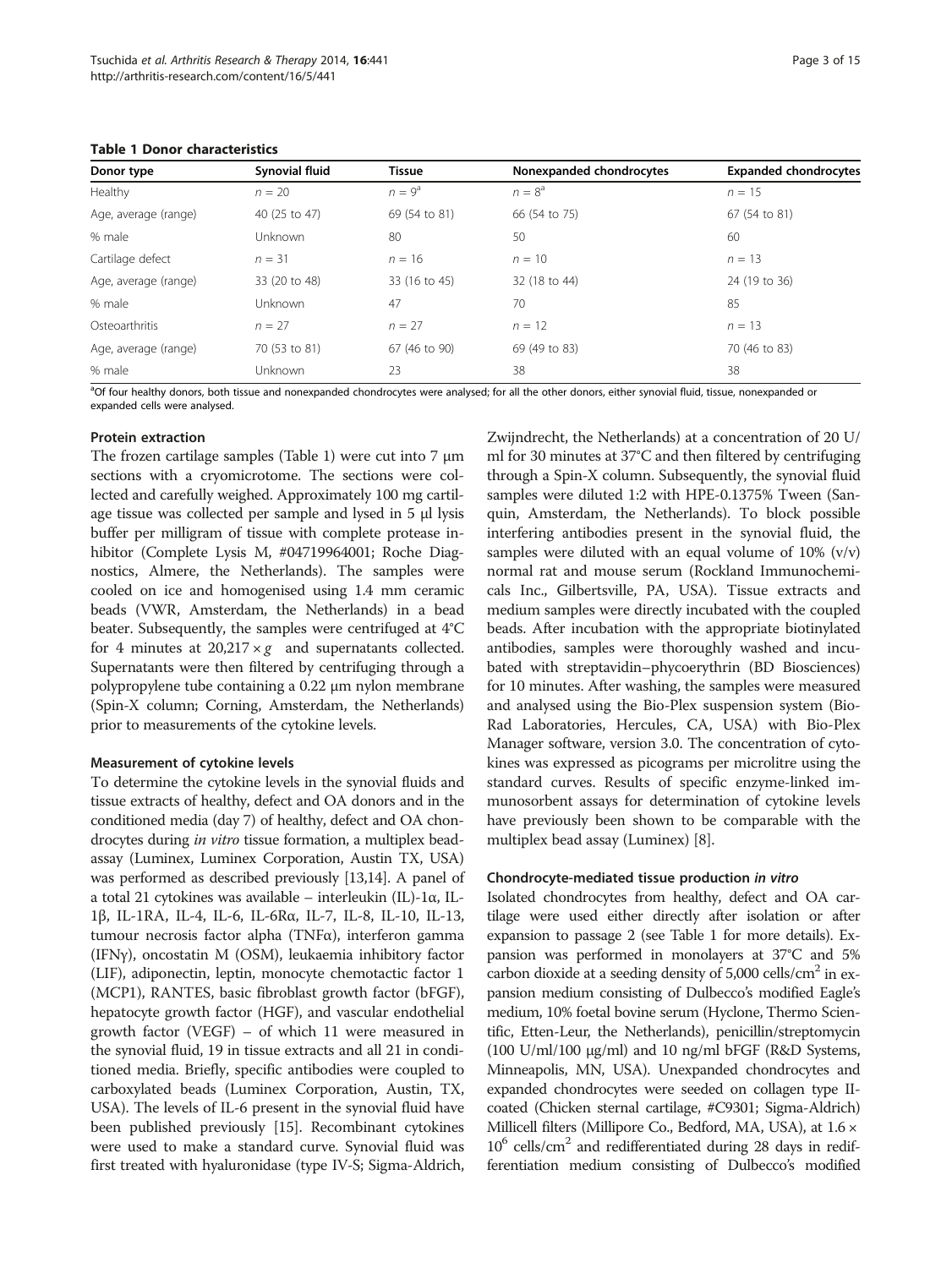Eagle's medium, 0.2 mM L-ascorbic acid-2-phosphate (AsAp; Sigma-Aldrich), 2% human serum albumin (Sanquin), penicillin/streptomycin (100 U/ml/100 μg/ml), 2% insulin–transferrin–selenium-X (Invitrogen) and 5 ng/ ml transforming growth factor beta 2 (R&D systems).

#### Glycosaminoglycan and DNA analysis

After culture, the formed tissue was digested overnight in a papain buffer (250 μg/ml papain (Sigma-Aldrich) in 50 mM ethylenediamine tetraacetic acid and 5 mM L-cysteine) at 56°C, followed by determination of the GAG content using the dimethylmethylene blue assay [[16](#page-13-0)]. The ratio of absorption at 540 nm to that at 595 nm was used to calculate the GAG content, using chondroitin sulphate (shark; Sigma-Aldrich) as a standard. Supernatants were also collected and analysed for GAGs released into the medium.

The DNA content was determined from the papain digest using a Picogreen DNA assay (Invitrogen) in accordance with the manufacturer's instructions.

## Histological evaluation

Newly formed cartilage on filters was fixed in 4% buffered formaldehyde, dehydrated in alcohol, rinsed in xylene and infiltrated and embedded with paraffin. For histology, 5 μm sections were deparaffinised in xylene, rehydrated in alcohol and stained with safranin-O (Merck, Darmstadt, Germany) for GAG and counterstained with Weigert's haematoxylin (Klinipath, Duiven, the Netherlands) and 0.4% fast green (Merck) for nuclei and cytoplasm, respectively.

The deposition of type II collagen was evaluated by immunohistochemistry. Antigen retrieval was performed by 1 mg/ml pronase (Sigma-Aldrich) for 30 minutes at 37°C followed by hyaluronidase incubation for 30 minutes at 37°C. After antigen retrieval, the sections were blocked using a PBS–bovine serum albumin 5% solution for 30 minutes followed by overnight incubation at 4°C with primary antibody against human type II collagen (II-II6B3 1/100 in 5% PBS/bovine serum albumin; Hybridomabank, Ioway City, Iowa, USA). A biotinylated secondary antimouse antibody was used (1/200 in 5% PBS/bovine serum albumin; GE Healthcare, Pollards Wood, UK) for 1 hour at room temperature, followed by incubation with streptavidin/peroxidase (1/500 in 5% PBS/bovine serum albumin; Beckman Coulter, Brea, CA, USA) for 1 hour at room temperature. Antibody binding was visualised using 3-diaminobenzidine (Sigma-Aldrich). All immunohistochemical sections were counterstained using Mayer's haematoxylin.

## Statistical analysis

All statistical analyses were performed using SPSS 18.0 (SPSS Inc., Chicago, IL, USA). Results are displayed as mean ± standard deviation. Cytokine levels were not

distributed normally, therefore differences in cytokine levels between healthy, cartilage defect and OA donors were determined using the Kruskall–Wallis test with post hoc Mann–Whitney U test. Differences in cytokine levels between synovial fluid and tissue were determined using the Mann–Whitney  $U$  test, and those between tissue, unexpanded and expanded cells with the Kruskall– Wallis test. Principal component analysis was performed to reduce correlated cytokines to a smaller set of uncorrelated factors delineating subsets of cytokines. Only cytokines with communalities >0.5 were included. Loading factors were maximised using Varimax rotation with Kaiser normalisation. The number of clusters was decided based on the scree plot and eigenvalues (>1.0). Cytokines were categorised per cluster when their loading scores were >0.5. A test for Cronbach's alpha was performed on each cluster to verify consistency. Separate principal component analysis of healthy, cartilage defect and OA samples was not possible due to the limited number of subjects per disease condition. Differences in GAG and DNA content between healthy, cartilage defect and OA donors were determined using analysis of variance with *post hoc t* test, and differences between unexpanded and expanded chondrocytes by  $t$  test. Multiple linear regression analysis with backward elimination was performed to identify cytokines that best predict cartilage regeneration as measured by GAG/DNA.

## Results

## Elevated levels of IL-6, IL-13, IFNγ, OSM and VEGF in donors with symptomatic focal cartilage defects

In total, 11 soluble mediators were measured in the synovial fluid of healthy donors, donors with symptomatic cartilage defects and osteoarthritic donors. Four of them were present at significantly different concentrations, namely IL-6, IL-13, IFNy and OSM ( $P \le 0.001$ ; Table [2](#page-4-0)). The concentrations of IL-6 and OSM were significantly lower in synovial fluid of donors without known joint pathology than in synovial fluid of patients with cartilage defects or OA (in line with previous data [[15](#page-13-0)]). The concentrations of IL-13 and IFNγ were highest in synovial fluid of patients with a cartilage defect.

A total of 19 soluble mediators were measured in cartilage tissue extracts of healthy cartilage, cartilage debrided from defects and osteoarthritic cartilage (Table [3](#page-5-0)). Only VEGF concentrations were statistically significantly different, with the highest concentrations in cartilage debrided from defects and the lowest concentrations in healthy cartilage and a significant difference between OA and defect cartilage ( $P < 0.001$ ; Tables [2](#page-4-0) and [3](#page-5-0)).

To be able to compare the levels in synovial fluid and cartilage tissue, the wet weight of tissue was taken to represent to its volume according to an average of 1.05 g/ml density for tissues devoid of inorganic constituents [[17](#page-13-0)]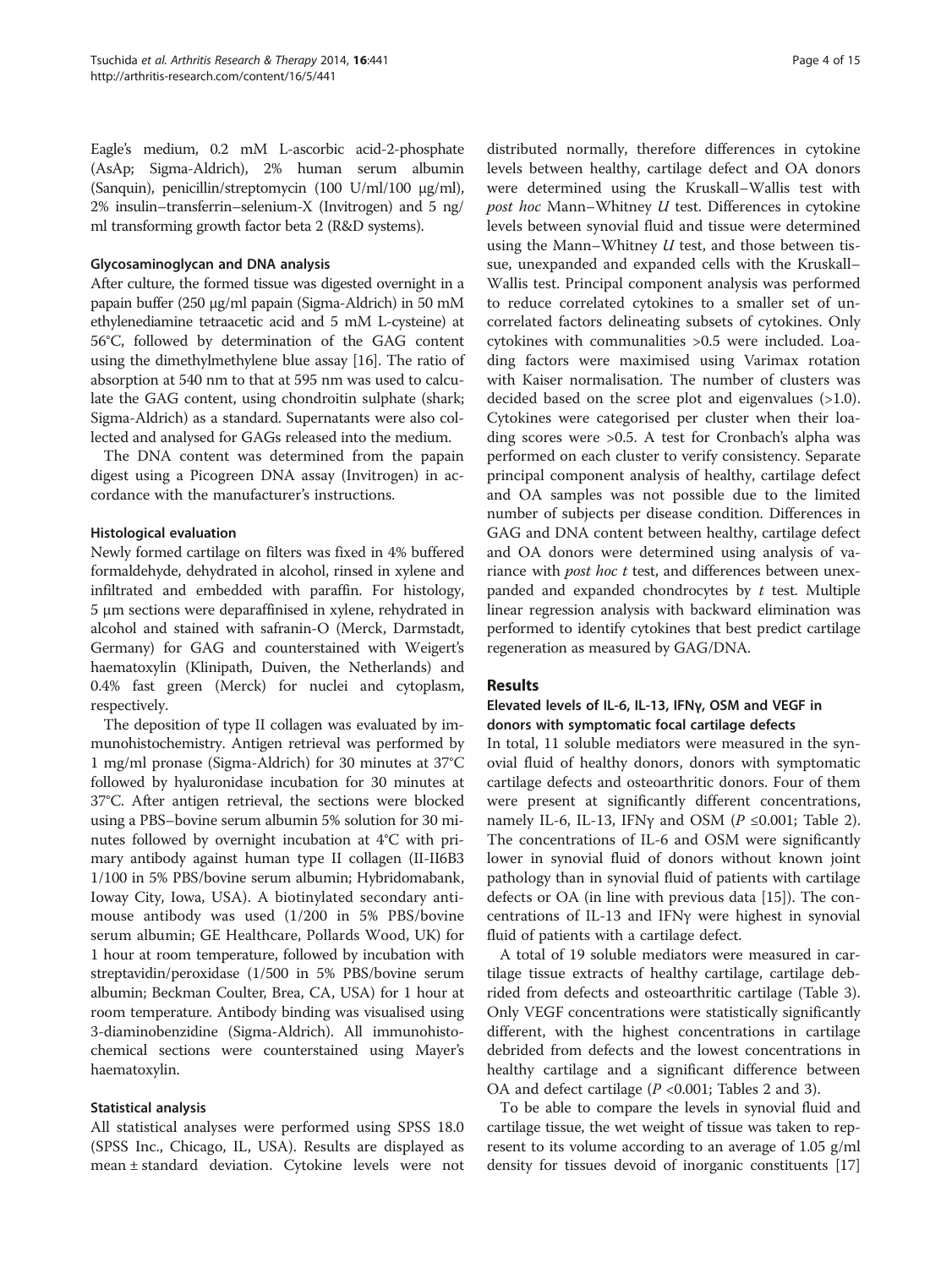:441

| Synovial fluid                  |                              |                           |                                     |            | Cartilage                        |                       |                             |                                     |            |
|---------------------------------|------------------------------|---------------------------|-------------------------------------|------------|----------------------------------|-----------------------|-----------------------------|-------------------------------------|------------|
| <b>Cytokines</b><br>(per ml SF) | <b>Healthy</b><br>$(n = 20)$ | <b>Defect</b><br>$(n=31)$ | <b>Osteoarthritis</b><br>$(n = 27)$ | P value    | <b>Cytokines</b><br>per g tissue | Healthy<br>$(n = 9)$  | <b>Defect</b><br>$(n = 16)$ | <b>Osteoarthritis</b><br>$(n = 27)$ | P value    |
| $ L-1\alpha$ (pg/ml)            | $16 \pm 10$ (100%)           | $14 \pm 8$ (100%)         | $15 \pm 22$ (89%)                   | 0.085      | $IL-Ia (pg/q)$                   | $5 \pm 13$ (22%)      | $366 \pm 706$ (25%)         | $183 \pm 391$ (26%)                 | 0.470      |
| $IL-1\beta$ (pg/ml)             | $1 \pm 2$ (25%)              | $15 \pm 18$ (55%)         | $8 \pm 16$ (41%)                    | 0.032      | $IL-1\beta$ (pg/g)               | $0 \pm 0$ (0%)        | $23 \pm 63$ (13%)           | $0 \pm 1$ (4%)                      | 0.336      |
| $IL-4$ (pg/ml)                  | $0 \pm 0$ (0%)               | $2 \pm 3$ (32%)           | $1 \pm 4$ (15%)                     | 0.026      | $IL-4$ (pg/g)                    | $0 \pm 0$ (0%)        | $1 \pm 2$ (13%)             | $0 \pm 1 (7\%)$                     | 0.261      |
| $IL-6a$ (pg/ml)                 | $64 \pm 120$ (40%)           | $261 \pm 385$ (96%)       | $396 \pm 508$ (82%)                 | $< 0.001*$ | $IL-6$ (pg/g)                    | $1064 \pm 3193$ (11%) | $1473 \pm 3162$ (19%)       | $935 \pm 2739$ (19%)                | 0.752      |
| $IL-7$ (pg/ml)                  | $0 \pm 0$ (0%)               | $0 \pm 0$ (0%)            | $5 \pm 28$ (4%)                     | 0.459      |                                  |                       |                             |                                     |            |
| $IL-8$ (pg/ml)                  | $25 \pm 29$ (75%)            | $27 \pm 33$ (59%)         | $52 \pm 95$ (85%)                   | 0.352      | $IL-8$ , ng/g                    | $12 \pm 20 (67%)$     | $10 \pm 30$ (31%)           | $15 \pm 44$ (48%)                   | 0.442      |
| $IL-10$ (pg/ml)                 | $1 \pm 6$ (5%)               | $0 \pm 0$ (0%)            | $9 \pm 35(15\%)$                    | 0.134      | IL-10 (pg/g)                     | $0 \pm 0$ (0%)        | $812 \pm 2113(13\%)$        | $578 \pm 1650$ (15%)                | 0.400      |
| $IL-13$ (pg/ml)                 | $1 \pm 2(5%)$                | $38 \pm 41 (64%)$         | $18 \pm 40$ (33%)                   | $< 0.001*$ | $IL-13$ (pg/g)                   | $0 \pm 0$ (0%)        | $799 \pm 1641$ (25%)        | $250 \pm 648$ (15%)                 | 0.121      |
| TNFa (pg/ml)                    | $0 \pm 0$ (0%)               | $2 \pm 8$ (9%)            | $4 \pm 20$ (11%)                    | 0.324      | TNF $\alpha$ (pg/g)              | $522 \pm 1084$ (22%)  | $3069 \pm 4453$ (25%)       | $1733 \pm 3212$ (30%)               | 0.467      |
| $IFNy$ (pg/ml)                  | $47 \pm 17$ (100%)           | $68 \pm 38$ (100%)        | $51 \pm 69$ (93%)                   | $0.001*$   | IFN $\gamma$ (pg/g)              | $0 \pm 0$ (0%)        | $226 \pm 848$ (13%)         | $0 \pm 0$ (0%)                      | 0.101      |
| OSM (pg/ml)                     | $2 \pm 7(5%)$                | $22 \pm 46$ (64%)         | $38 \pm 121$ (22%)                  | $0.001*$   | $OSM$ (pg/g)                     | $66 \pm 108$ (44%)    | $170 \pm 241$ (38%)         | $220 \pm 424$ (37%)                 | 0.786      |
|                                 |                              |                           |                                     |            | $LIF$ (pg/g)                     | $0 \pm 0$ (0%)        | $2797 \pm 6515$ (13%)       | $3529 \pm 10164$ (22%)              | 0.279      |
|                                 |                              |                           |                                     |            | Adiponectin (µg/g)               | $12 \pm 10$ (100%)    | $57 \pm 62$ (88%)           | $19 \pm 29$ (100%)                  | 0.002      |
|                                 |                              |                           |                                     |            | Leptin (ng/g)                    | $15 \pm 29$ (33%)     | $120 \pm 169$ (63%)         | $112 \pm 136$ (83%)                 | 0.026      |
|                                 |                              |                           |                                     |            | MCP1 (pg/g)                      | $182 \pm 423$ (22%)   | $1336 \pm 1711$ (50%)       | 1249 ± 1250 (68%)                   | 0.044      |
|                                 |                              |                           |                                     |            | RANTES (pg/g)                    | $0 \pm 0$ (0%)        | $1225 \pm 2163$ (31%)       | $510 \pm 1121$ (22%)                | 0.056      |
|                                 |                              |                           |                                     |            | $bf GF$ (ng/g)                   | $129 \pm 335 (44%)$   | $439 \pm 691$ (69%)         | $615 \pm 719$ (74%)                 | 0.055      |
|                                 |                              |                           |                                     |            | HGF (pg/g)                       | $3171 \pm 6757$ (56%) | $5824 \pm 5110 (69\%)$      | $2986 \pm 3452(74\%)$               | 0.113      |
|                                 |                              |                           |                                     |            | VEGF (ng/g)                      | $19 \pm 11$ (100%)    | $212 \pm 149$ (88%)         | $49 \pm 28$ (100%)                  | $< 0.001*$ |
|                                 |                              |                           |                                     |            | IL-1RA (pg/g)                    | $495 \pm 1017$ (22%)  | $1856 \pm 3172$ (25%)       | 2504 ± 10792 (33%)                  | 0.573      |

#### <span id="page-4-0"></span>Table 2 Cytokines in the synovial fluid and cartilage tissue

The presence of cytokines was measured in synovial fluid (SF) and cartilage tissue extracts from healthy donors and donors with symptomatic cartilage defects and osteoarthritic donors. Results are represented as mean ± standard deviation (% of samples in which the cytokine was present). Differences in cytokine levels between healthy, cartilage defect and OA donors were determined using the Kruskall–Wallis test (P values shown in table) with post hoc Mann-Whitney U test: synovial fluid – IL-6: H vs. CD, P <0.001; H vs. OA, P = 0.001; IL-13: H vs. CD, P <0.001; H vs. CD, P <0.001; H vs. CO, P <0.001; H vs. CO, P = 0.001; H vs. CO, P = 0.00  $P = 0.05$ ; CD vs. OA,  $P = 0.001$ ; OSM: H vs. CD, P <0.001; CD vs. OA, P = 0.030; tissue – VEGF: H vs. CD, P <0.001; H vs. OA, P = 0.003; CD vs. OA, P = 0.003; CD vs. OA, P <0.001. bFGF, basic fibroblast growth factor; CD, healthy; HGF, hepatocyte growth factor; IFNy, interferon gamma; IL, interleukin; LIF, leukaemia inhibitory factor; MCP1, monocyte chemotactic factor 1; OA, osteoarthritis; OSM, oncostatin M; RANTES, regulated upon activation normal T cell expressed and presumably secreted; TNFa, tumour necrosis factor alpha; VEGF, vascular endothelial growth factor. \*P <0.001. <sup>a</sup>Data published previously [[15](#page-13-0)].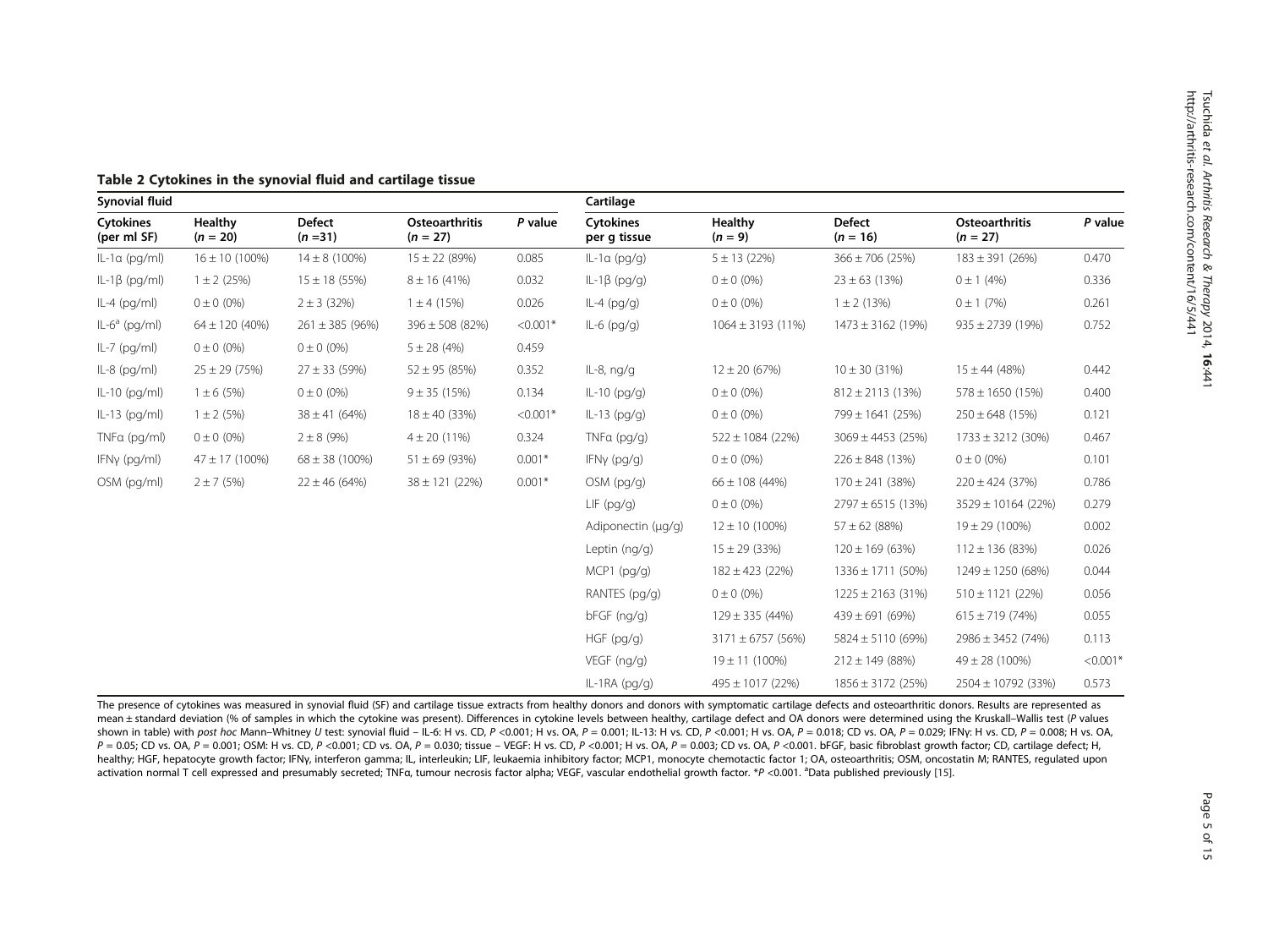|                          | <b>Tissue</b>               |                             |                              |            | Unexpanded chondrocytes |                             |                              | <b>Expanded chondrocytes</b> |                       |                             |                                      |            |
|--------------------------|-----------------------------|-----------------------------|------------------------------|------------|-------------------------|-----------------------------|------------------------------|------------------------------|-----------------------|-----------------------------|--------------------------------------|------------|
| Cytokine<br>(per mg DNA) | <b>Healthy</b><br>$(n = 9)$ | <b>Defect</b><br>$(n = 16)$ | Osteoarthritis<br>$(n = 27)$ | P value    | Healthy<br>$(n = 8)$    | <b>Defect</b><br>$(n = 10)$ | Osteoarthritis<br>$(n = 12)$ | P value                      | Healthy<br>$(n = 15)$ | <b>Defect</b><br>$(n = 13)$ | Osteoarthritis P value<br>$(n = 13)$ |            |
| $IL-Ia (pq/mq)$          | 5 ± 12                      | $198 \pm 630$               | $408 \pm 1,062$              | 0.844      | $439 \pm 268$           | $993 \pm 743$               | $460 \pm 271$                | 0.006                        | $1,718 \pm 2,689$     | $1,978 \pm 1,464$           | $2,569 \pm 2,528$                    | 0.006      |
| $IL-1\beta$ (pg/mg)      | $0 \pm 0$                   | $14 \pm 41$                 | $0 \pm 2$                    | 0.336      | $14 \pm 33$             | $816 \pm 968$               | $125 \pm 151$                | $< 0.001*$                   | $283 \pm 368$         | $369 \pm 270$               | $459 \pm 408$                        | 0.010      |
| $IL-4$ (pg/mg)           | $0 \pm 0$                   | $0 \pm 1$                   | $0 \pm 1$                    | 0.536      | $18 + 49$               | $18 \pm 40$                 | $40 \pm 76$                  | 0.691                        | $148 \pm 224$         | $200 \pm 163$               | $263 \pm 259$                        | 0.002      |
| $IL-6$ (pg/mg)           | $4,813 \pm 14,438$          | $678 \pm 1,867$             | $1,840 \pm 6,389$            | 0.928      | $1,715 \pm 397$         | $1,739 \pm 437$             | $1,918 \pm 77$               | 0.037                        | $423 \pm 414$         | $136 \pm 268$               | $721 \pm 319$                        | $< 0.001*$ |
| $IL-7$ (pg/mg)           |                             |                             |                              |            | $1.288 \pm 378$         | $1,120 \pm 547$             | $1.304 \pm 619$              | 0.457                        | $300 \pm 401$         | $411 \pm 343$               | $545 \pm 555$                        | 0.008      |
| $IL-8$ (ng/mg)           | $39 \pm 94$                 | $7 + 23$                    | $28 \pm 102$                 | 0.192      | $1,070 \pm 572$         | $786 \pm 625$               | 784 ± 399                    | 0.036                        | $28 \pm 36$           | $36 \pm 43$                 | $113 \pm 85$                         | $< 0.00*$  |
| $IL-10$ (pg/mg)          | $0 \pm 0$                   | $252 \pm 783$               | $969 \pm 3,344$              | 0.483      | $3,021 \pm 2,455$       | $16,529 \pm 20,669$         | $4,925 \pm 3,429$            | 0.015                        | $5,200 \pm 6,788$     | $6,524 \pm 4,806$           | $9,471 \pm 9,333$                    | 0.029      |
| $IL-13$ (ng/mg)          | $0\pm 0$                    | $378 \pm 783$               | $545 \pm 1,531$              | 0.296      | $2.027 \pm 597$         | $3,249 \pm 1,155$           | $2,936 \pm 1,220$            | 0.002                        | $4,486 \pm 6,088$     | $5.614 \pm 3.730$           | $6,787 \pm 5,935$                    | 0.006      |
| TNFa (pg/mg)             | $499 \pm 1,020$             | $2,054 \pm 4,520$           | $3,567 \pm 8,065$            | 0.714      | $253 \pm 184$           | $414 \pm 346$               | $426 \pm 452$                | 0.319                        | $183 \pm 221$         | $217 \pm 148$               | $310 \pm 315$                        | 0.154      |
| IFNy (pq/mq)             | $0 \pm 0$                   | $175 \pm 677$               | $0 \pm 0$                    | 0.101      | $50 \pm 214$            | $54 \pm 245$                | $173 \pm 636$                | 0.615                        | $538 \pm 866$         | $720 \pm 767$               | $1,036 \pm 1,287$                    | 0.079      |
| OSM (pg/mg)              | $156 \pm 279$               | $135 \pm 239$               | $394 \pm 776$                | 0.963      | $111 \pm 164$           | $2,736 \pm 3,990$           | $369 \pm 640$                | 0.138                        | $26 \pm 37$           | $26 \pm 23$                 | $46 \pm 55$                          | 0.135      |
| $LIF$ (ng/mg)            | $0 \pm 0$                   | $1 \pm 4$                   | 5 ± 13                       | 0.238      | $76 \pm 50$             | $194 \pm 127$               | $97 \pm 56$                  | 0.005                        | $38 \pm 37$           | $23 \pm 16$                 | $48 \pm 24$                          | $0.000*$   |
| Adiponectin (ng/mg)      | $15,700 \pm 12,550$         | $60,900 \pm 74,720$         | $20,000 \pm 26,960$          | 0.238      | $1,582 \pm 903$         | $3,689 \pm 5,136$           | $1,777 \pm 1,220$            | 0.723                        | $20 \pm 31$           | $22 \pm 21$                 | $36 \pm 41$                          | 0.022      |
| Leptin (ng/mg)           | $14 \pm 29$                 | $75 \pm 151$                | $161 \pm 199$                | 0.009      | $22 \pm 7$              | $26 \pm 7$                  | $22 \pm 9$                   | 0.125                        | $22 \pm 24$           | $29 \pm 18$                 | $35 \pm 27$                          | 0.014      |
| MCP1 (pg/mg)             | $672 \pm 1,890$             | $806 \pm 1,067$             | $2,216 \pm 3,780$            | 0.068      | $376 \pm 148$           | $626 \pm 474$               | $331 \pm 219$                | 0.065                        | $43 \pm 14$           | $38 \pm 20$                 | $53 \pm 49$                          | 0.176      |
| RANTES (pg/mg)           | $0 \pm 0$                   | $986 \pm 2,687$             | $1,074 \pm 2,852$            | 0.208      | $129 \pm 149$           | $63 \pm 80$                 | $106 \pm 89$                 | 0.057                        | 3±4                   | $1 \pm 1$                   | $4 \pm 4$                            | 0.034      |
| bFGF (ng/mg)             | $196 \pm 527$               | $514 \pm 762$               | $760 \pm 923$                | 0.089      | $12 \pm 15$             | $39 \pm 68$                 | $11 \pm 18$                  | 0.427                        | $20 \pm 17$           | $23 \pm 14$                 | $34 \pm 26$                          | 0.021      |
| HGF (pg/mg)              | $3,262 \pm 6,163$           | $5763 \pm 10,551$           | $3,911 \pm 4,661$            | 0.565      | $151 \pm 243$           | $431 \pm 470$               | $353 \pm 534$                | 0.118                        | $4,243 \pm 6,533$     | $5,314 \pm 4,061$           | $7,242 \pm 7,595$                    | 0.004      |
| VEGF (ng/mg)             | $33 \pm 22$                 | $173 \pm 133$               | $66 \pm 53$                  | $< 0.001*$ | $638 \pm 468$           | $828 \pm 522$               | $742 \pm 298$                | 0.333                        | $126 \pm 23$          | $133 \pm 29$                | $124 \pm 25$                         | 0.610      |
| IL-1RA (pg/mg)           | $475 \pm 960$               | $990 \pm 1938$              | $1,871 \pm 7,209$            | 0.868      | $2,611 \pm 2,167$       | $20,259 \pm 2,3520$         | $11,005 \pm 17,284$          | 0.002                        | $349 \pm 260$         | $433 \pm 260$               | $579 \pm 442$                        | 0.031      |
| IL-6Ra (pg/mg)           |                             |                             |                              |            | $8,217 \pm 2,190$       | $5,397 \pm 5,195$           | $4,666 \pm 5,094$            | 0.037                        | $3,276 \pm 10,387$    | $593 \pm 324$               | $456 \pm 333$                        | 0.064      |

<span id="page-5-0"></span>Table 3 Cytokines produced by chondrocytes in native tissue and in culture per cell

To compare the production of cytokines by chondrocytes in their native tissue (tissue extracts) and during culture (conditioned media day 7, both nonexpanded and expanded chondrocytes), cytokine production was evaluated per DNA in samples from healthy cartilage, debrided cartilage from defects and osteoarthritic cartilage. Results are represented as mean ± standard deviation. Differences in cytokine levels between healthy, cartilage defect and OA donors were determined using the Kruskall–Wallis test (P values shown in table) with post hoc Mann–Whitney U test: tissue – VEGF: H vs. CD,  $P = 0.002$ ; H vs. OA,  $P = 0.024$ ; CD vs. OA,  $P = 0.002$ ; unexpanded chondrocytes – IL-1β: H vs. CD, P <0.001; H vs. OA, P = 0.002; CD vs. OA, P = 0.013; expanded chondrocytes – IL-6: H vs. CD, P <0.001; H vs. OA, P <0.001; CD vs. OA, P <0.001; IL-8: H vs. OA, P <0.0 P <0.001; CD vs. OA, P <0.001; H vs. OA, P = 0.008; CD vs. OA, P <0.001. bFGF, basic fibroblast growth factor; CD, cartilage defect; H, healthy; HGF, hepatocyte growth factor; IFNy, interferon gamma; IL, interleukin; LIF, leukaemia inhibitory factor; MCP1, monocyte chemotactic factor 1; OA, osteoarthritis; OSM, oncostatin M; RANTES, regulated upon activation normal T cell expressed and presumably secreted; TNFa, tumour necrosis factor alpha; VEGF, vascular endothelial growth factor. \*P <0.001.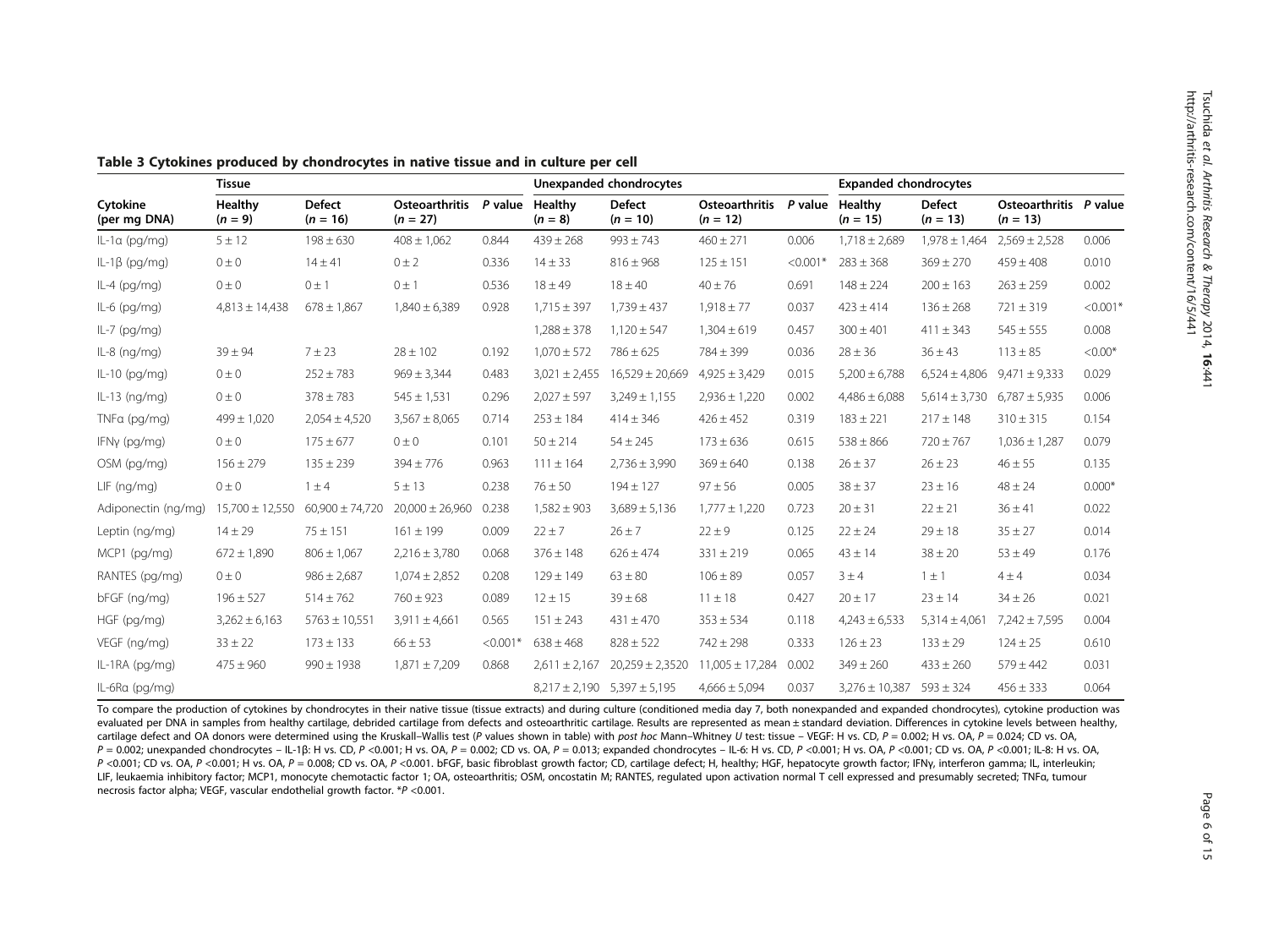such as bone (Table [2](#page-4-0)). This would underestimate values by 5% when expressed per volume unit. Concentrations of IL-1α, IL-1β, IL-6, TNFα, IFNγ and OSM were different between synovial fluid and cartilage tissue ( $P < 0.01$ ), regardless of whether the tissue was diseased or not. However, especially in 1 ml cartilage debrided from defects and OA cartilage, some tissue explants revealed concentrations of IL-1α, IL-6, TNFα and OSM that were at least 10-fold to 100-fold higher than in 1 ml synovial fluid (Table [2](#page-4-0)).

## Cytokine production by isolated and cultured chondrocytes during in vitro tissue formation

When comparing cytokine presence per milligram of DNA in native tissue with the levels produced during in vitro tissue formation, cytokine production by chondrocytes in cell culture was generally much higher than the levels found in their native matrix  $(P < 0.001$  for all cytokines, except OSM  $P = 0.043$ ; Table [3](#page-5-0)). There were no differences in DNA content between healthy, cartilage defect and OA tissue  $(P = 0.1)$  (Table [3](#page-5-0)). Exceptions were TNFα, adiponectin, bFGF and HGF, which were lower ( $P < 0.001$  for all cytokines) in cultured cells, and leptin, which was similar. IL-1β, IL-4, IL-10, IL-13, IFNγ, LIF and RANTES were not present in healthy cartilage tissue, but were induced during in vitro tissue formation.

Soluble mediator production by isolated but unexpanded chondrocytes during in vitro cartilage formation was very similar between healthy, cartilage defect and OA chondrocytes (Table [3](#page-5-0)). Only IL-1β was produced at significantly higher amounts by chondrocytes from debrided cartilage from defects compared with healthy and OA chondrocytes  $(P \le 0.001$ ; Table [3](#page-5-0)).

Expansion in monolayers for two passages had a major effect on cytokine secretion. The secretion of most cytokines was reduced at least by one-half after expansion, but the expression of IL4, IFNγ, HGF and, to a lesser degree, IL-1α and IL-1β was clearly increased by expansion of chondrocytes (Table [3](#page-5-0)). Although before expansion only IL-1β was differentially released between chondrocytes from different joint pathologies, culture-expanded chondrocytes from OA cartilage showed a higher production of IL-6, IL-8 and LIF during regeneration culture compared with chondrocytes from healthy cartilage and/or cartilage debrided from defects ( $P < 0.001$ ; Table [3\)](#page-5-0).

## Cartilage matrix formation during culture

Total GAG production per DNA was not different between healthy, cartilage defect and OA nonexpanded chondrocytes (Figure [1C](#page-7-0)). However, most of the GAG produced during culture was not retained in the newly formed tissue but released in the medium (Figure [1](#page-7-0)B). Remarkably, unexpanded chondrocytes from defect cartilage (GAG/DNA, 19.6 ± 15.1 μg/μg) and OA chondrocytes (GAG/DNA,  $22.8 \pm 17.1$  μg/μg) retained more of the produced GAG in the matrix than isolated unexpanded chondrocytes from healthy cartilage (GAG/DNA,  $9.4 \pm$ 4.4 μg/μg;  $P \le 0.001$ ) (Figure [1](#page-7-0)A). However, we did not see this same difference in safranin-O staining intensity (Figure [2](#page-8-0)). Nonquantitative evaluation of collagen II deposition showed clear collagen II staining without apparent differences between donor types (Figure [3](#page-8-0)).

The GAG content per DNA of the newly formed cartilage by culture-expanded chondrocytes after 4 weeks of culture was lower than that by unexpanded chondrocytes and not different between chondrocytes isolated from healthy cartilage, cartilage defect or OA. In contrast, total GAG production per DNA was highest by expanded chondrocytes from cartilage debrided from defects (Figure [1](#page-7-0)C), which was associated with a higher GAG release by these cells (Figure [1B](#page-7-0)). The newly formed cartilage matrix by expanded cells contained collagen type II without apparent differences between donor types (Figure [3](#page-8-0)).

## Cluster analysis

Principal component analysis on cytokine levels of synovial fluid, cartilage and in vitro produced tissue was performed to identify the existence of specific subsets of cytokines, indicating involvement in different biological processes. Clustering of specific cytokines was indeed very different between cartilage tissue and nonexpanded cells. In order to facilitate comparison of clusters between tissue and cells we chose to colour all cytokines belonging to the same cluster a certain colour (see Figure [4\)](#page-9-0). Clustering in expanded cells was possibly even more distinct because here two-thirds of the variance could be explained by a large cluster of many cytokines (Figure [4](#page-9-0)).

## Synovial fluid

Principal component analysis of synovial fluid revealed three clusters of correlated cytokines (Table [4\)](#page-9-0). Cluster 1 consisted of IL-1α, IL-7, IL-8, IL-10, TNFα and OSM, and explained 53% of variance with an eigenvalue of 5.9. Cluster 2 contained IL-1β, IL-4 and IL-13 (variance explained 27%, eigenvalue 2.9), and cluster 3 contained IL-6 and IFNγ (variance explained 10%, eigenvalue 1.1).

## Cartilage tissue

A total of five clusters were identified that respectively explained 33%, 14%, 11%, 11% and 7% of variance (eigenvalues 6.2, 2.7, 2.1, 2.0 and 1.3 respectively; Table [5](#page-10-0)). Although some of the cytokines found in cluster 1 (IL-1α, IL-10, IL-13, TNFα, OSM, LIF, MCP1, RANTES) showed some overlap with cluster 1 identified in synovial fluid, mostly clusters were different. Components of cluster 2 were adiponectin, bFGF, HGF and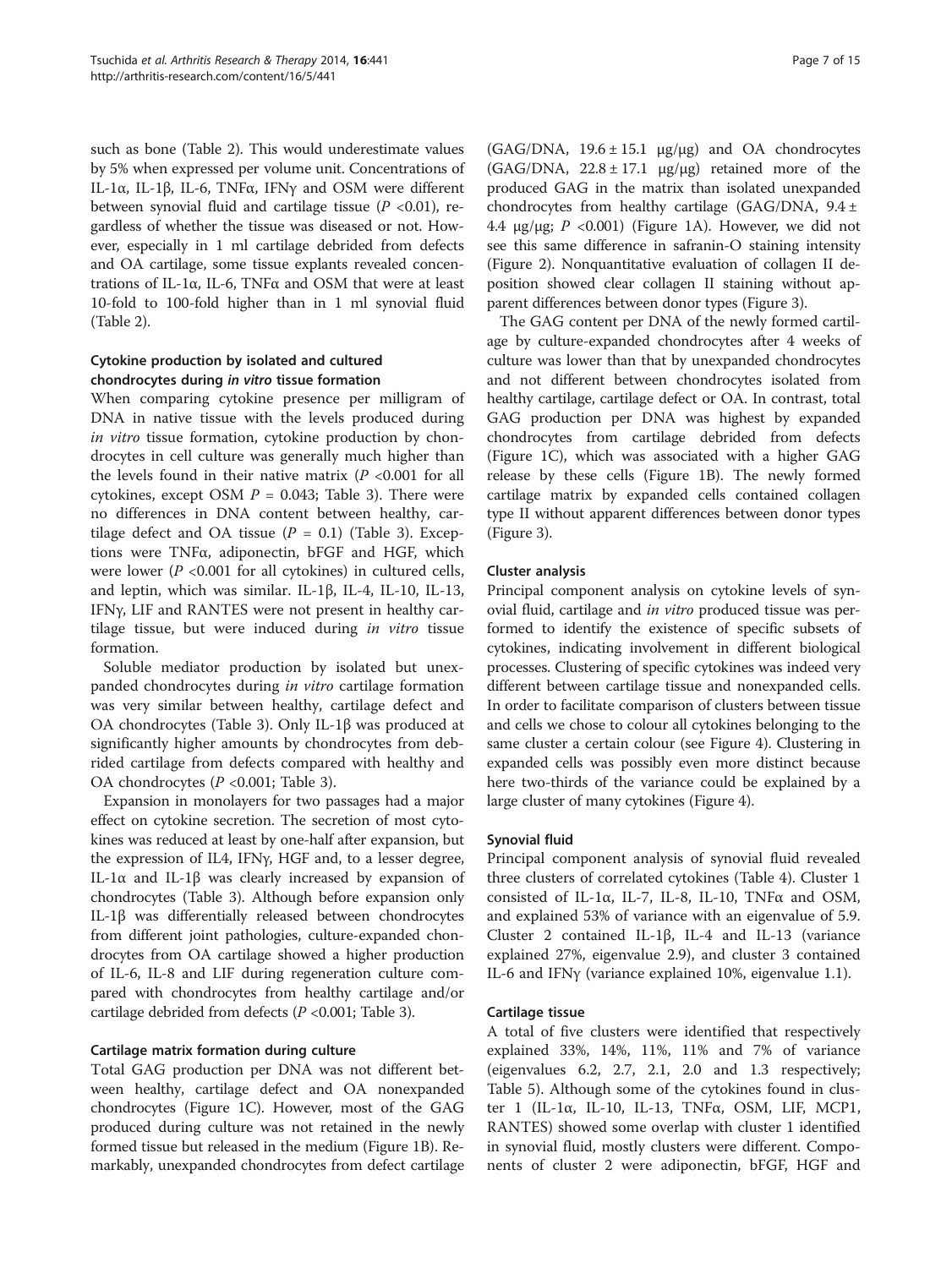VEGF; those of cluster 3 were IL-1β and IFNγ; those of cluster 4 were IL-6 and IL-8; and components of cluster 5 were IL-4, leptin and IL-1RA.

#### In vitro tissue formation

Principal component analysis of the cytokines produced by nonexpanded cells revealed five clusters that respectively

<span id="page-7-0"></span>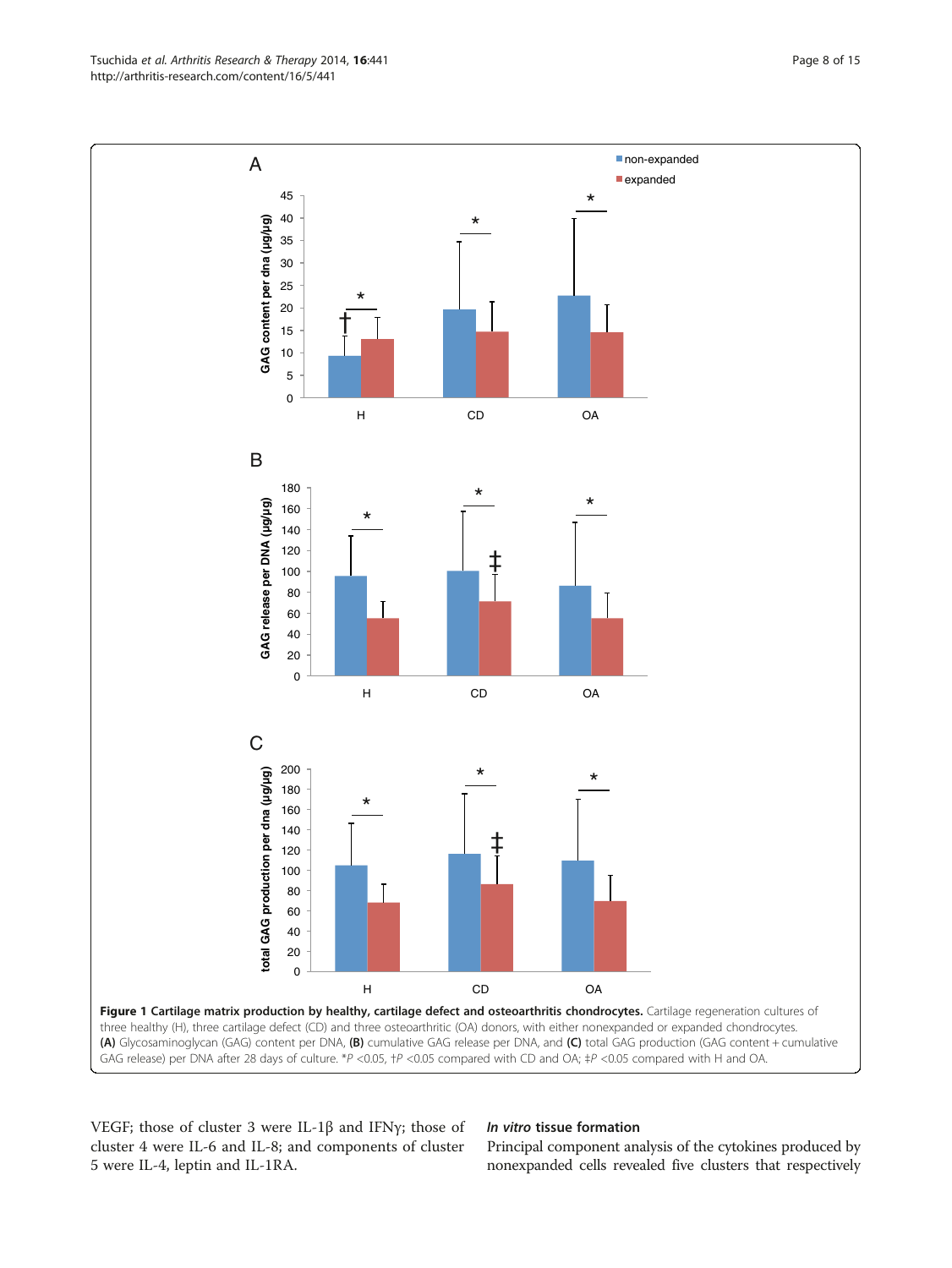<span id="page-8-0"></span>

explained 34%, 19%, 12%, 8% and 5% of variance (eigenvalues 7.1, 3.9, 2.5, 1.6 and 1.1 respectively; Table [6](#page-10-0)). Cluster 1 contained IL-1α, IL-1β, IL-10, OSM, MCP1 and IL-1RA; cluster 2 contained IL-4, IL-7, IL-13, IFNγ, leptin and HGF; cluster 3 contained IL-6, IL-8 and RANTES; cluster 4 contained adiponectin, bFGF and TNFα; and cluster 5 contained LIF, VEGF and IL-6Rα. Cytokines produced by expanded cells clustered in only four clusters (66%, 11%, 6% and 5% of variance explained with eigenvalues of 13.8, 2.4, 1.2 and 1.0 respectively; Table [7\)](#page-11-0). Cluster 1 consisted of IL-1α, IL-1β, IL-1RA, IL-4, IL-7, IL-10, IL-13, TNFα, IFNγ, OSM, adiponectin, leptin, bFGF and HGF, and explained most of the variance; cluster 2 of IL-6, IL-8, LIF, MCP1 and RANTES; cluster 3 of VEGF; and cluster 4 consisted of IL-6Rα. None of the cytokines or clusters was related to GAG/DNA production.

#### **Discussion**

To the best of our knowledge, this is the first report directly comparing cytokine presence in synovial fluid and in cartilage and cytokine production by isolated chondrocytes from donors without joint pathology, patients with symptomatic cartilage defects and patients with OA. Several proinflammatory, proangiogenic and prorepair cytokines were elevated in donors with symptomatic cartilage defects and OA. Especially in diseased joints, local concentrations of inflammatory cytokines present in the cartilage tissue were markedly higher than



immunohistochemistry of newly formed tissue after redifferentiation of chondrocytes on type II collagen-coated filters after 28 days of culture. (A) Nonexpanded healthy chondrocytes, (B) nonexpanded cartilage defect chondrocytes, (C) nonexpanded osteoarthritic chondrocytes, (D) expanded healthy chondrocytes, (E) expanded cartilage defect chondrocytes, and (F) expanded osteoarthritic chondrocytes.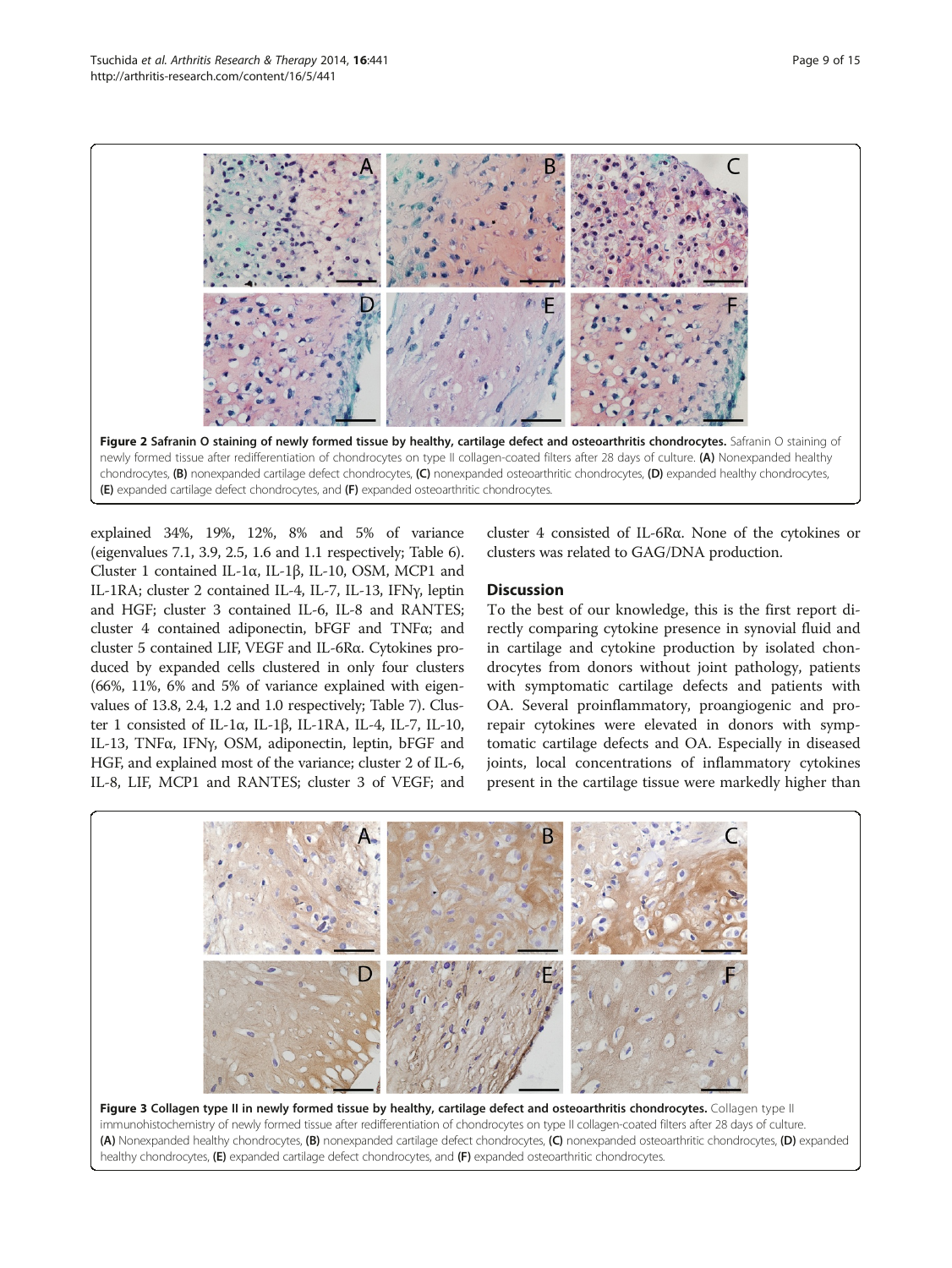<span id="page-9-0"></span>

inhibitory factor; MCP1, monocyte chemotactic factor 1; OSM, oncostatin M; RANTES, regulated upon activation normal T cell expressed and presumably secreted; TNFα, tumour necrosis factor alpha; VEGF, vascular endothelial growth factor.

|  |  | Table 4 Principal component analysis of synovial fluid |
|--|--|--------------------------------------------------------|
|--|--|--------------------------------------------------------|

| Mediator               | Cluster |                |       |  |  |  |
|------------------------|---------|----------------|-------|--|--|--|
|                        | 1       | $\overline{2}$ | 3     |  |  |  |
| $IL-7$                 | 0.997   |                |       |  |  |  |
| $IL-10$                | 0.966   |                |       |  |  |  |
| <b>TNFa</b>            | 0.938   |                |       |  |  |  |
| $IL-8$                 | 0.874   |                |       |  |  |  |
| <b>OSM</b>             | 0.747   |                |       |  |  |  |
| $IL-1a$                | 0.661   |                |       |  |  |  |
| $IL-1\beta$            |         | 0.970          |       |  |  |  |
| $IL-13$                |         | 0.956          |       |  |  |  |
| $IL-4$                 |         | 0.919          |       |  |  |  |
| $IL-6$                 |         |                | 0.876 |  |  |  |
| IFNy                   |         |                | 0.745 |  |  |  |
| Eigenvalues            | 5.9     | 2.9            | 1.1   |  |  |  |
| Variance explained (%) | 53      | 27             | 10    |  |  |  |
| Cronbach's alpha       | 0.829   | 0.680          | 0.228 |  |  |  |

IFNγ, interferon gamma; IL, interleukin; OSM, oncostatin M; TNFα, tumour necrosis factor alpha.

in synovial fluid. Furthermore, cytokine levels were greatly increased during in vitro tissue production by isolated chondrocytes. Interestingly, different cytokines were regulated by the underlying pathology status in synovial fluid, cartilage tissue and isolated chondrocytes. This was further supported by clustering of correlated cytokines, which was different between synovial fluid, cartilage tissue and cultured cells, indicating that the cytokines were involved in different biological processes depending on the biological sample analysed.

We observed high concentrations of inflammatory (IFNγ, OSM, IL-6) and pro-repair (IL-13) cytokines in synovial fluid of joints with cartilage defects and OA. The increased presence of these cytokines may be one of the reasons for the inferior clinical results observed for autologous chondrocyte implantation in patients with longer existing degenerative defects and OA [\[18,19](#page-13-0)]. Elevated levels of inflammatory mediators have previously been demonstrated in the synovial fluid of patients with joint trauma and OA [\[20](#page-13-0)], and synovial fluids from these patients have been shown to hamper cartilage regeneration [\[6](#page-13-0)[,21](#page-14-0)]. However, the composition of the synovial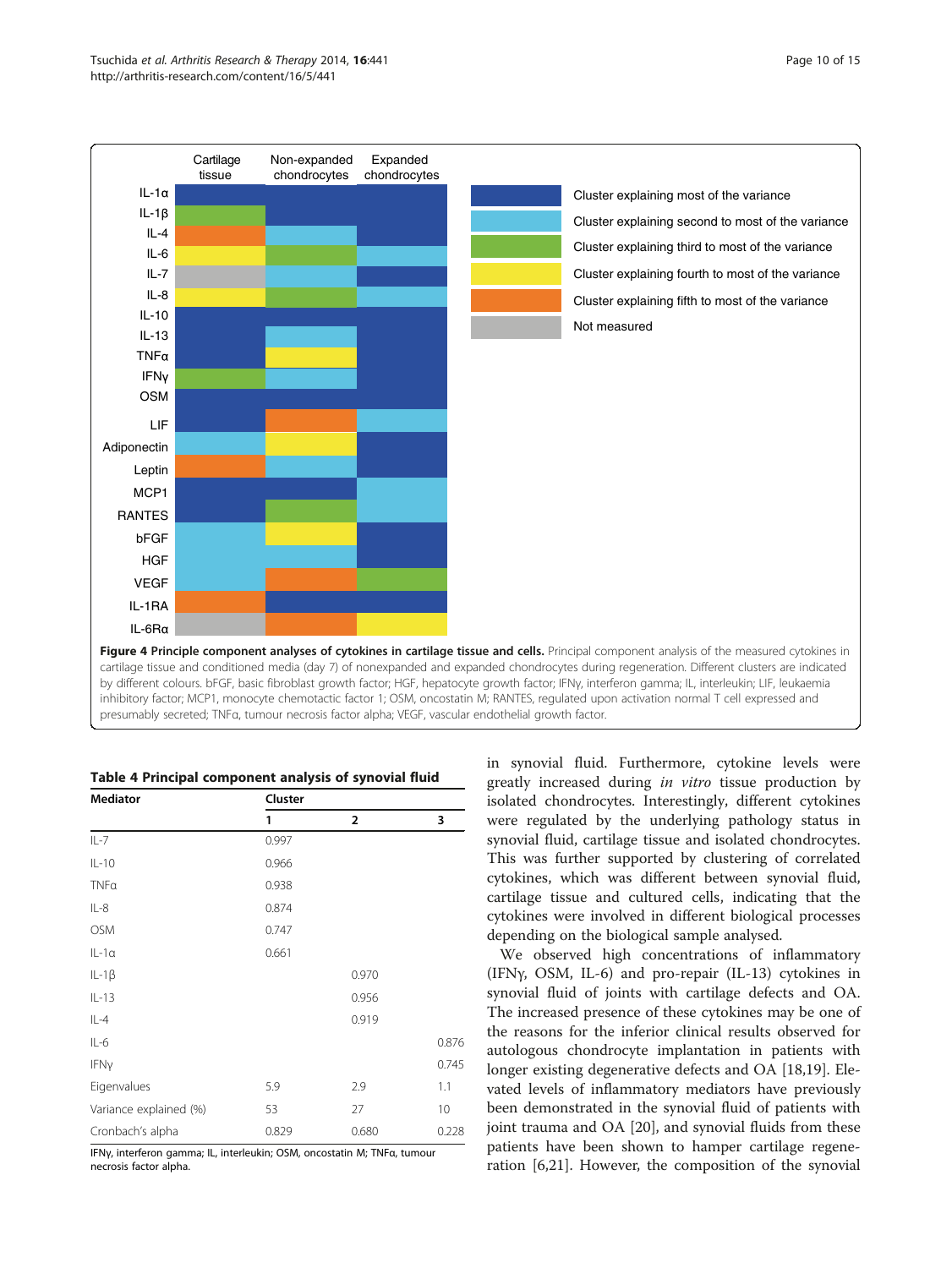| <b>Mediator</b>        | Cluster |       |       |       |          |  |  |  |
|------------------------|---------|-------|-------|-------|----------|--|--|--|
|                        | 1       | 2     | 3     | 4     | 5        |  |  |  |
| $IL-1a$                | 0.947   |       |       |       |          |  |  |  |
| TNFa                   | 0.926   |       |       |       |          |  |  |  |
| <b>OSM</b>             | 0.914   |       |       |       |          |  |  |  |
| <b>RANTES</b>          | 0.912   |       |       |       |          |  |  |  |
| $IL-10$                | 0.835   |       |       |       |          |  |  |  |
| $IL-13$                | 0.814   |       |       |       |          |  |  |  |
| MCP1                   | 0.745   |       |       |       |          |  |  |  |
| LIF                    | 0.693   |       |       |       |          |  |  |  |
| Adiponectin            |         | 0.846 |       |       |          |  |  |  |
| <b>HGF</b>             |         | 0.789 |       |       |          |  |  |  |
| bFGF                   |         | 0.664 |       |       |          |  |  |  |
| VEGF                   |         | 0.610 |       |       |          |  |  |  |
| $IL-1\beta$            |         |       | 0.963 |       |          |  |  |  |
| IFNy                   |         |       | 0.933 |       |          |  |  |  |
| $IL-6$                 |         |       |       | 0.967 |          |  |  |  |
| $IL-8$                 |         |       |       | 0.945 |          |  |  |  |
| $IL-4$                 |         |       |       |       | 0.690    |  |  |  |
| Leptin                 |         |       |       |       | 0.508    |  |  |  |
| IL-1RA                 |         |       |       |       | $-0.466$ |  |  |  |
| Eigenvalues            | 6.2     | 2.7   | 2.1   | 2.0   | 1.3      |  |  |  |
| Variance explained (%) | 33      | 14    | 11    | 11    | 7        |  |  |  |
| Cronbach's alpha       | 0.772   | 0.024 | 0.196 | 0.272 | 0.001    |  |  |  |

<span id="page-10-0"></span>Table 5 Principal component analysis of cartilage tissue

#### Table 6 Principal component analysis of nonexpanded chondrocytes

Mediator Cluster

|                        | 1     | $\overline{2}$ | 3        | 4     | 5     |
|------------------------|-------|----------------|----------|-------|-------|
| OSM                    | 0.954 |                |          |       |       |
| $IL-10$                | 0.932 |                |          |       |       |
| $IL-1\beta$            | 0.889 |                |          |       |       |
| MCP1                   | 0.859 |                |          |       |       |
| $IL-1a$                | 0.804 |                |          |       |       |
| IL-1RA                 | 0.700 |                |          |       |       |
| Leptin                 |       | 0.880          |          |       |       |
| HGF                    |       | 0.857          |          |       |       |
| $IL-13$                |       | 0.817          |          |       |       |
| $IL-4$                 |       | 0.772          |          |       |       |
| $IL-7$                 |       | 0.754          |          |       |       |
| IFNy                   |       | 0.661          |          |       |       |
| $IL-8$                 |       |                | $-0.856$ |       |       |
| $IL-6$                 |       |                | 0.808    |       |       |
| <b>RANTES</b>          |       |                | 0.682    |       |       |
| bFGF                   |       |                |          | 0.764 |       |
| Adiponectin            |       |                |          | 0.750 |       |
| TNFa                   |       |                |          | 0.667 |       |
| VEGF                   |       |                |          |       | 0.741 |
| LIF                    |       |                |          |       | 0.619 |
| IL-6R                  |       |                |          |       | 0.588 |
| Eigenvalues            | 7.1   | 3.9            | 2.5      | 1.6   | 1.1   |
| Variance explained (%) | 34    | 19             | 12       | 8     | 5     |
| Cronbach's alpha       | 0.152 | 0.392          | $-3.235$ | 0.032 | 0.068 |

bFGF, basic fibroblast growth factor; HGF, hepatocyte growth factor; IFNγ, interferon gamma; IL, interleukin; LIF, leukaemia inhibitory factor; MCP1, monocyte chemotactic factor 1; OSM, oncostatin M; RANTES, regulated upon activation normal T cell expressed and presumably secreted; TNFα, tumour necrosis factor alpha; VEGF, vascular endothelial growth factor.

fluid in patients with symptomatic cartilage defects had hardly been characterised until now. In joint trauma, levels of inflammatory cytokines have been shown to be very high initially and decrease over the course of weeks [[22\]](#page-14-0). Likewise, we found higher levels of IL-13 and IFNγ in the synovial fluids of cartilage defect donors than in OA donors. A recent study by Heard and colleagues [[23](#page-14-0)] also evaluated the presence of cytokines in synovial fluid of patients with severe and mild OA. Mild OA was defined as cartilage damage <2 Outerbridge score on arthroscopy (which means the cartilage damage was partial thickness at most), which is milder than the patients with cartilage defects included in this study that were mostly full thickness cartilage defects. They reported on a similar increase in IL-6 with increasing cartilage damage. However, contrary to our results they did not find higher levels of IFNγ and IL-13, possibly because cartilage damage in their mild OA groups was less severe than in our cartilage defects group. Interestingly, they were also able to use principal component analysis to bFGF, basic fibroblast growth factor; HGF, hepatocyte growth factor; IFNγ, interferon gamma; IL, interleukin; LIF, leukaemia inhibitory factor; MCP1, monocyte chemotactic factor 1; OSM, oncostatin M; RANTES, regulated upon activation normal T cell expressed and presumably secreted; TNFα, tumour necrosis factor alpha; VEGF, vascular endothelial growth factor.

identify two main components by which they could make a distinction between healthy and OA patients. Unfortunately, due to the limited sample size we were not able to do the same.

Generally, inflammatory mediators are thought to negatively affect cartilage integrity, but this may be too simplistic a view. OSM present in the synovial fluid is indeed known to inhibit *in vitro* cartilage regeneration [[21\]](#page-14-0). However, IFNγ can also inhibit IL-1-induced matrix metalloproteinase-13 expression in healthy and osteoarthritic chondrocytes [\[24,25\]](#page-14-0), and we have recently shown that IL-6 can also stimulate cartilage matrix formation under specific conditions [\[15\]](#page-13-0). Effects of cytokines may therefore not only depend on the presence of other cytokines with opposite effects, but also on the disease status, and effects on chondrocytes may be different than on other cell types. The elevated presence of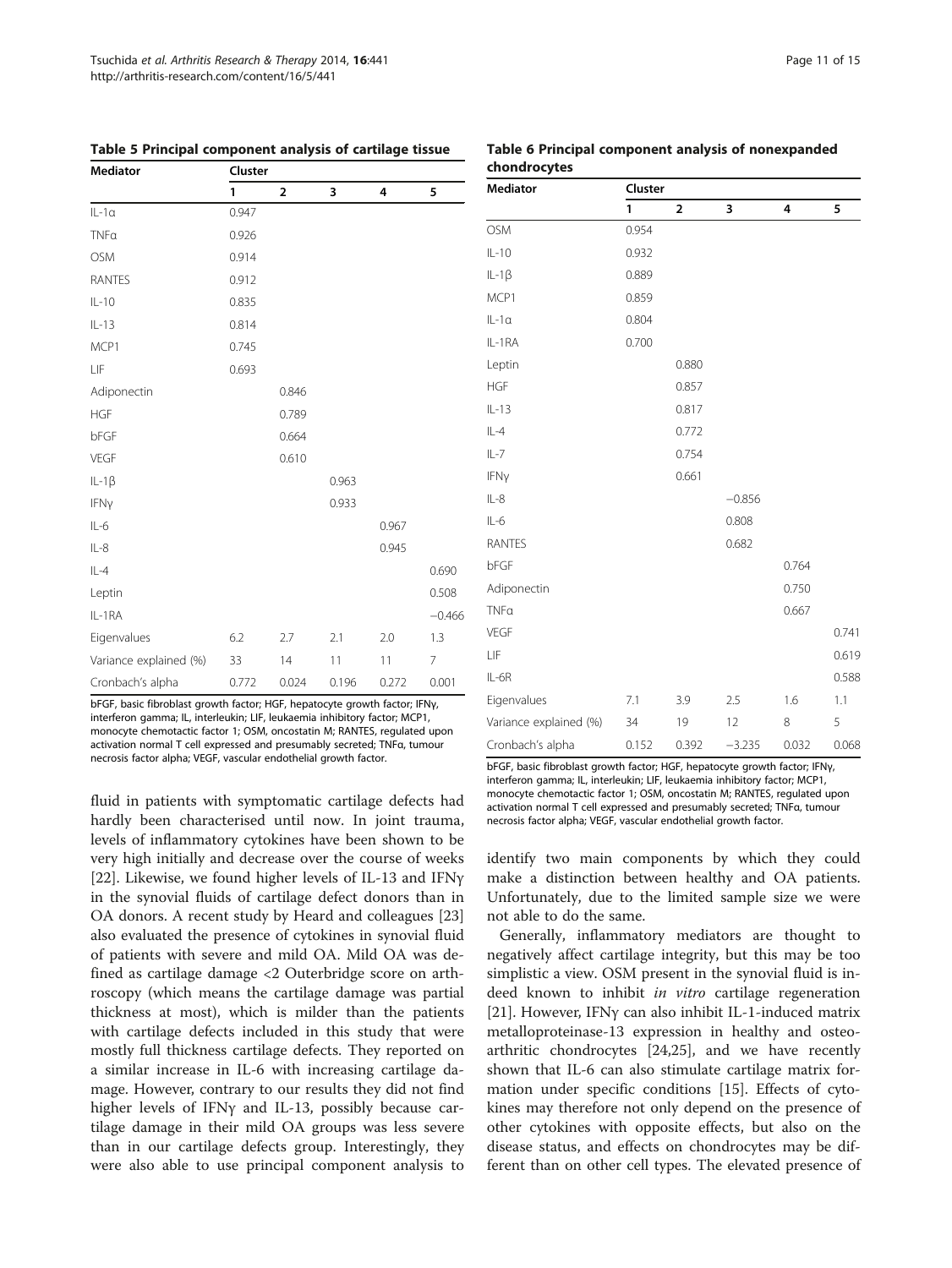<span id="page-11-0"></span>Table 7 Principal component analysis of expanded chondrocytes

| <b>Mediator</b>        | Cluster |       |       |       |  |  |  |  |
|------------------------|---------|-------|-------|-------|--|--|--|--|
|                        | 1       | 2     | 3     | 4     |  |  |  |  |
| $IL-4$                 | 0.980   |       |       |       |  |  |  |  |
| $IL-1\beta$            | 0.976   |       |       |       |  |  |  |  |
| Adiponectin            | 0.971   |       |       |       |  |  |  |  |
| Leptin                 | 0.963   |       |       |       |  |  |  |  |
| TNFa                   | 0.958   |       |       |       |  |  |  |  |
| $IL-1a$                | 0.954   |       |       |       |  |  |  |  |
| $IL-7$                 | 0.954   |       |       |       |  |  |  |  |
| $IL-10$                | 0.953   |       |       |       |  |  |  |  |
| <b>HGF</b>             | 0.944   |       |       |       |  |  |  |  |
| IFNy                   | 0.942   |       |       |       |  |  |  |  |
| $IL-13$                | 0.940   |       |       |       |  |  |  |  |
| IL-1RA                 | 0.926   |       |       |       |  |  |  |  |
| <b>OSM</b>             | 0.912   |       |       |       |  |  |  |  |
| bFGF                   | 0.845   |       |       |       |  |  |  |  |
| $IL-8$                 |         | 0.817 |       |       |  |  |  |  |
| $IL-6$                 |         | 0.788 |       |       |  |  |  |  |
| <b>RANTES</b>          |         | 0.671 |       |       |  |  |  |  |
| LIF                    |         | 0.635 |       |       |  |  |  |  |
| MCP1                   |         | 0.541 |       |       |  |  |  |  |
| VEGF                   |         |       | 0.847 |       |  |  |  |  |
| IL-6R                  |         |       |       | 0.914 |  |  |  |  |
| Eigenvalues            | 13.8    | 2.4   | 1.2   | 1.0   |  |  |  |  |
| Variance explained (%) | 66      | 11    | 6     | 5     |  |  |  |  |
| Cronbach's alpha       | 0.812   | 0.293 | n.a.  | n.a.  |  |  |  |  |

bFGF, basic fibroblast growth factor; HGF, hepatocyte growth factor; IFNγ, interferon gamma; IL, interleukin; LIF, leukaemia inhibitory factor; MCP1, monocyte chemotactic factor 1; n.a., not available; OSM, oncostatin M; RANTES, regulated upon activation normal T cell expressed and presumably secreted; TNFα, tumour necrosis factor alpha; VEGF, vascular endothelial growth factor.

IL-13 in cartilage defects had not been reported until now. IL-13 is a T-helper 2 cytokine that mediates alternative macrophage activation, a process that is now recognised to play a role not only in immunity, but also in tissue homeostasis and repair [[26\]](#page-14-0). IL-13 is classically T-helper 2 derived, but it can also be produced by various other cells and mediates fibrotic aspects of innate immune activation through both transforming growth factor beta-dependent and transforming growth factor beta-independent pathways in pulmonary, hepatic, renal, dermal and gastrointestinal inflammation and fibrosis [[27\]](#page-14-0). The direct effects of IL-13 on chondrocytes are not well known, but it has been shown to prevent collagen release induced by IL-1α and OSM in bovine nasal cartilage [[28\]](#page-14-0). The effects on inflammation and cartilage integrity have been evaluated in various murine arthritis

models, but not in OA models or defect models. Decreased cartilage destruction and chondrocyte apoptosis were found with local overexpression of IL-13, but both decreased inflammation [[29](#page-14-0)] and increased inflammation [[30\]](#page-14-0) were reported depending on the model employed. Furthermore, microarray analysis of peripheral blood cells of patients with early OA (limited damage to the cartilage surface at arthroscopy, traumatic chondral defects excluded) identified IL-13 receptor as one of the six genes significantly downregulated [[31\]](#page-14-0). It may be interesting to explore whether IL-13 receptor downregulation also occurs in patients with focal cartilage defects and whether this is predictive for outcome.

We also observed that the concentrations of the inflammatory cytokines IL-1α, IL-1β, IL-6, TNFα, IFNγ and OSM in diseased cartilage tissue were distinctly elevated compared with those found in synovial fluid. This may indicate that their role in cartilage turnover in these conditions may be more substantial than can be deduced from only evaluating synovial fluid concentrations. All of these cytokines can have catabolic effects on cartilage and chondrocytes [\[32](#page-14-0)]. This also indicates that although the synovial membrane has been commonly implied in governing the inflammatory process leading to cartilage destruction, it appears that other tissues, including the cartilage itself, may guide this. The origin of these cytokines, however, is unclear. While IFNγ and IL-1β indeed were found to be actively produced by OA cartilage in in vitro explant cultures [[8\]](#page-13-0), IL-6 and OSM have been found to be produced by OA synovial lining but not by cartilage. Other tissues in the joint, such as the underlying bone, may therefore also have produced some of the factors we measured in native cartilage tissue.

In cartilage tissue an increased presence of VEGF was found in cartilage debrided from defects and to a lesser extent also in OA cartilage compared with healthy cartilage. We did not evaluate the presence of VEGF in synovial fluid, but in a recent study in end-stage OA patients undergoing knee arthroplasty [[20\]](#page-13-0), in which the levels of IL-6, TNFα and VEGF were measured, almost identical levels of IL-6 and  $TNF\alpha$  as in the current study and also high levels of VEGF were present. Additional to its stimulatory effects on angiogenesis, VEGF may directly influence cartilage. Increased presence of VEGF and its receptors have been previously found in OA cartilage tissue [\[33\]](#page-14-0). VEGF has been implicated in OA pathogenesis since injection of VEGF into mice knees induced OA [\[34](#page-14-0)] and VEGF immunolocalisation correlated with cartilage destruction in several experimental animal models [\[35](#page-14-0)]. More recently it has not only been detected in late OA but also in early stages of OA [\[36](#page-14-0)]. VEGF has also been implicated to play a role in regeneration because it was shown to inhibit aggrecan and collagen II synthesis [[37](#page-14-0)] and inhibition of VEGF using a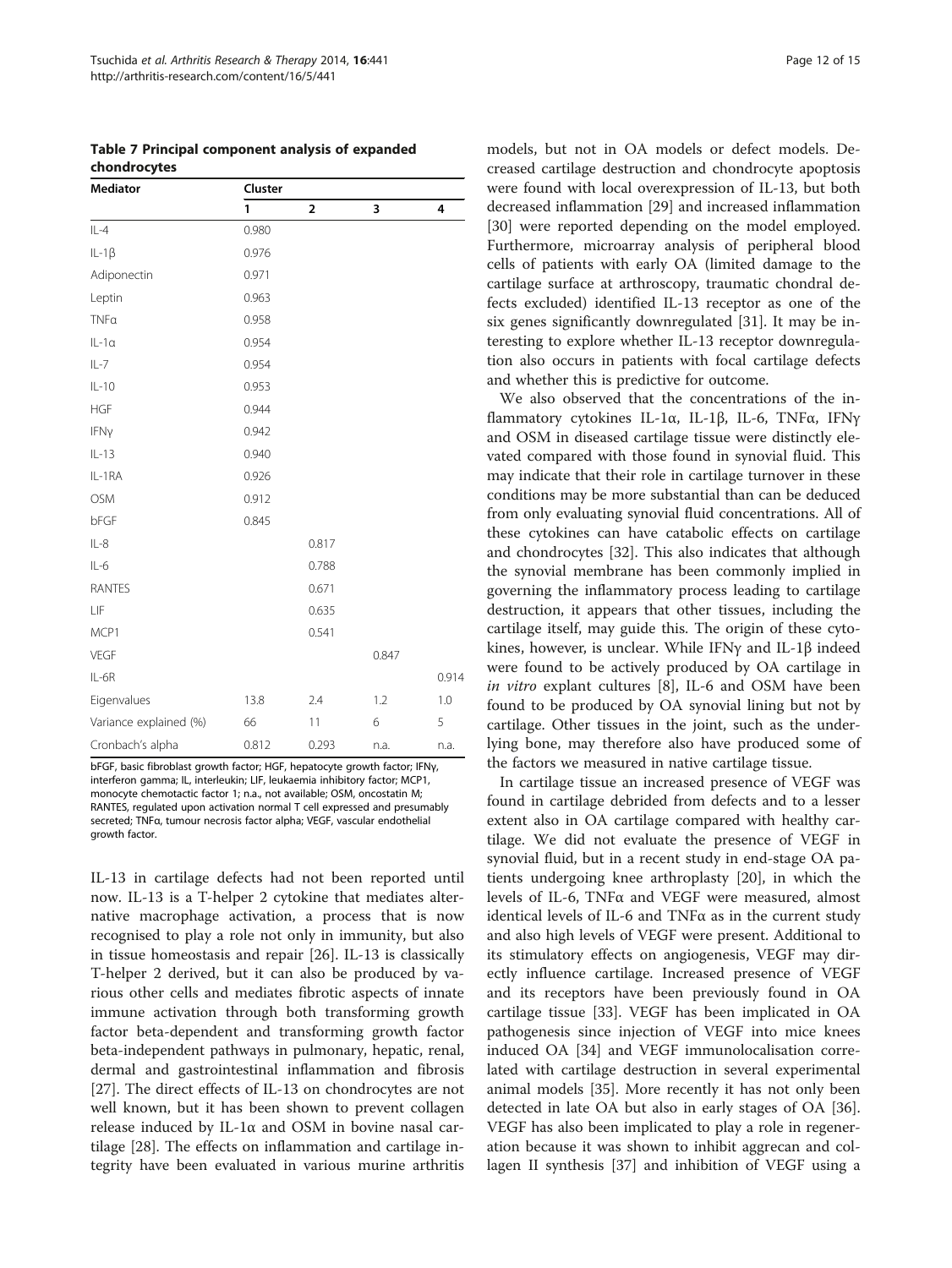monoclonal antibody improved cartilage regeneration [[38\]](#page-14-0). Our results also support a role for VEGF in cartilage defects, although small quantities were also found in healthy tissue.

Expansion is known to lead to a loss of chondrocyte phenotype [\[39](#page-14-0)]. Therefore it may not be surprising that also the production of cytokines changes with expansion. However, culturing chondrocytes generally led to a massive induction of cytokines released, which has not been shown before. The role of this generalised upregulation of cytokine production in cell culture is not clear, nor what mechanism is involved. In cartilage, like in general wound healing, a temporary inflammatory activation has been suggested to be crucial for chondrogenic differentiation [\[40](#page-14-0)]. However, despite this general upregulation, differences between healthy and diseased chondrocytes remained. Nonexpanded chondrocytes obtained from debrided defect cartilage produced more IL-1β than healthy and OA chondrocytes, and IL-6, IL-8 and LIF were differentially produced by expanded chondrocytes. IL-6 and IL-8 are two key cytokines known to be secreted by senescent cells, something known as the senescenceassociated secretory phenotype [\[41,42\]](#page-14-0). Both replication as well as stresses such as oxidative stress, DNA damage reagents and several cytokines, including IL-6 and IL-8 [[41,42](#page-14-0)], can induce DNA damage and telomere shortening. A stress-induced rather than replication-induced senescence-like phenotype has been reported in OA chondrocytes, especially near osteoarthritic lesions [\[43,44](#page-14-0)]. Expansion of the OA chondrocytes may have amplified the already present DNA damage, thereby increasing the senescence-associated secretion of cytokines. Differences in age between donors with cartilage defects and those with OA in particular may also have contributed to differences in cytokine levels [\[45\]](#page-14-0).

Chondrocyte cell cultures are frequently used to study inflammatory mechanisms involved in cartilage metabolism and OA [\[46,47\]](#page-14-0). However, cytokine profiling as well as clustering of correlated cytokines were distinctly different between native tissue and cartilage cells in culture, even when the cells were not expanded in culture and had a differentiated chondrogenic phenotype. Correlated cytokines identified by principal component analysis are thought to indicate an underlying biological process. The large difference in clustering between cartilage tissue and chondrocyte culture indicates that results obtained from studying the effects of cytokines on cartilage explants probably cannot be extrapolated to tissue regeneration cultures. Likewise, cytokines reported to have negative effects on cartilage integrity in OA may not necessarily also be detrimental to cartilage repair in autologous chondrocyte implantation. The different clustering of cytokines released by chondrocytes in culture compared with in native tissue may further indicate a general response to culture. In this regard, the loss of diversity with the expansion of chondrocytes (the first cluster explained more than three-quarters of the variance in expanded cells) further calls for caution with extrapolation of the results of chondrocyte culture to clinical OA, even if the cells are redifferentiated as in our culture model.

Despite the increased release of inflammatory cytokines by chondrocytes obtained from cartilage debrided from defects and OA cartilage, in vitro cartilaginous tissue formation with these chondrocytes was at least as good as or even superior to regeneration with healthy chondrocytes in terms of GAG production, confirming other studies [[48](#page-14-0)-[51\]](#page-14-0). In fact, GAG production is increased in mild to moderate severity OA cartilage [\[52,53\]](#page-14-0).

Regression analysis did not reveal any cytokines or clusters of cytokines that correlated with cartilage matrix production. Cytokines could have dual or opposing effects. Perhaps other, here unmeasured, mediators are important for regeneration, or cytokine release during cell culture reflects a more general response to culture rather than a pathophysiological process. Unfortunately we did not measure all of these cytokines produced during regeneration in synovial fluid as we started out by measuring cytokines in synovial fluid that were previously found in pathological joints and were suggested to play a role in cartilage degeneration. Not much was known on chondrocyte-based production, so we measured a much broader panel of cytokines here. We agree that in retrospect it would have been interesting to see whether cytokines differentially regulated in chondrocytes could be traced back to synovial fluid, but unfortunately the amount of synovial fluid specimens especially from healthy joints is very limited and therefore we cannot perform more measurements.

Further research is needed to clarify the role, if any, of cytokines during regeneration.

Limitations of our study include the fact that donors were not age or gender matched. We therefore cannot exclude that at least part of the observed higher concentration of inflammatory markers was age associated. However, patients with symptomatic cartilage defects are young and predominantly male [\[54\]](#page-14-0) whilst OA generally affects older patients, so these differences between the populations are inherent to the affliction. Secondly, we mostly saw higher inflammation in patients with cartilage defects; therefore, if anything, eliminating age-associated inflammation will probably result in even larger differences. Further, the collection of tissue from donors without joint pathology was performed post mortem as opposed to the intraoperative collection of OA and cartilage defect synovial fluid. Synovial fluid collection was performed by needle aspiration and not lavage, thereby eliminating the need for correction to protein and as soon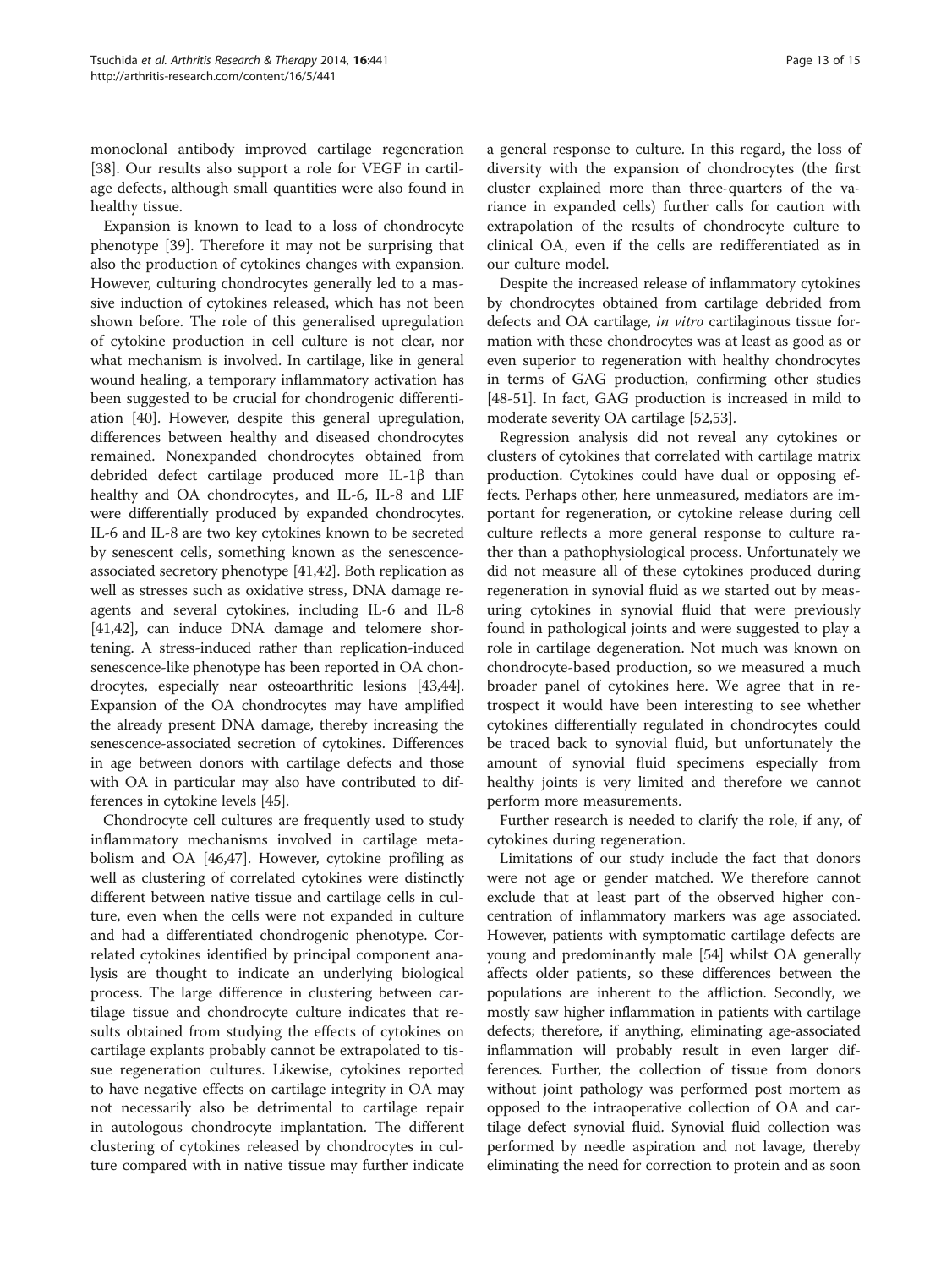<span id="page-13-0"></span>as possible, usually several hours and up to a maximum of 24 hours post mortem. Furthermore, the donors were kept cooled until harvest, but we cannot exclude that some changes in composition might have occurred. However, cartilage is not vascularised and remains very much unaltered during the first 24 hours [\[55\]](#page-14-0) and previous work from our group showed no difference in viability between freshly isolated chondrocytes from healthy, postmortem, and grade III cartilage defect tissue [10].

## Conclusions

Taken together, we showed that several proinflammatory, proangiogenic and pro-repair cytokines were elevated in patients with symptomatic cartilage defects and OA, and that different cytokines were upregulated in synovial fluid, cartilage tissue and isolated cartilage cells. Research into the mechanisms governing this differential release may shed light on the actual role of these factors in degeneration and regeneration of cartilage tissue.

#### Abbreviations

bFGF: basic fibroblast growth factor; GAG: glycosaminoglycan; HGF: hepatocyte growth factor; IFNγ: interferon gamma; IL: interleukin; LIF: leukaemia inhibitory factor; MCP1: monocyte chemotactic factor 1; OA: osteoarthritis; OSM: oncostatin M; PBS: phosphate-buffered saline; RANTES: regulated upon activation normal T cell expressed and presumably secreted; TNFα: tumour necrosis factor alpha; VEGF: vascular endothelial growth factor.

#### Competing interests

The authors declare that they have no competing interests.

#### Authors' contributions

AIT performed the cultures, protein extractions and statistical analysis and drafted the manuscript. MB performed the Luminex analysis and revised the manuscript. MCtH performed the GAG and DNA analysis and revised the manuscript. TRDJR participated in the analysis and interpretation of the data and revised the manuscript. WJAD participated in the design of the study and interpretation of the data and revised the manuscript. DBFS participated in the conception and design of the study, acquisition of study material and interpretation of the data and revised the manuscript. GJVMvO participated in the analysis and interpretation of the data and revised the manuscript. LBC participated in the conception and design of the study, analysis and interpretation of the data and drafting the manuscript. All authors revised the manuscript, critically approved the final manuscript and agree to be accountable for all aspects of the work.

#### Acknowledgements

The work of AIT was supported by an institutional research grant from Smith & Nephew. LBC is funded by the Dutch Arthritis Foundation. The funding bodies were not involved in/did not have any influence on study design, collection, analysis and interpretation of data, writing of the manuscript nor in the decision to submit the manuscript for publication.

#### Author details

<sup>1</sup>Department of Orthopaedics, University Medical Center Utrecht, PO Box 85500, 3508 GA, Utrecht, the Netherlands. <sup>2</sup>Department of Rheumatology, Clinical Immunology & Laboratory of Translational Immunology, University Medical Center Utrecht, PO Box 85500, 3508 GA, Utrecht, the Netherlands. <sup>3</sup>Faculty of Veterinary Medicine, University of Utrecht, Yalelaan 1, 3584 CL, Utrecht, the Netherlands. <sup>4</sup>MIRA institute, Department of Tissue Regeneration, University of Twente, PO Box 217, 7500 AE, Enschede, the Netherlands. 5 Department of Orthopaedics and department of Otorhinolaryngology, Erasmus MC, University Medical Center, Po Box 2040, 3000 CA, Rotterdam,

the Netherlands. <sup>6</sup>Department of Otorhinolaryngology, Erasmus MC, University Medical Center, Rotterdam, the Netherlands.

#### Received: 26 February 2014 Accepted: 28 August 2014 Published online: 26 September 2014

#### References

- 1. Goldring MB, Marcu KB: Cartilage homeostasis in health and rheumatic diseases. Arthritis Res Ther 2009, 11:224.
- 2. McInnes IB, Schett G: The pathogenesis of rheumatoid arthritis. N Engl J Med 2011, 365:2205–2219.
- 3. de Lange-Brokaar BJ, Ioan-Facsinay A, van Osch GJ, Zuurmond AM, Schoones J, Toes RE, Huizinga TW, Kloppenburg M: Synovial inflammation, immune cells and their cytokines in osteoarthritis: a review. Osteoarthritis Cartilage 2012, 20:1484–1499.
- Scanzello CR, Goldring SR: The role of synovitis in osteoarthritis pathogenesis. Bone 2012, 51:249–257.
- 5. Loeuille D, Chary-Valckenaere I, Champigneulle J, Rat AC, Toussaint F, Pinzano-Watrin A, Goebel JC, Mainard D, Blum A, Pourel J, Netter P, Gillet P: Macroscopic and microscopic features of synovial membrane inflammation in the osteoarthritic knee: correlating magnetic resonance imaging findings with disease severity. Arthritis Rheum 2005, 52:3492–3501.
- 6. Yang KG, Saris DB, Verbout AJ, Creemers LB, Dhert WJ: The effect of synovial fluid from injured knee joints on in vitro chondrogenesis. Tissue Eng 2006, 12:2957–2964.
- 7. Rodrigo JJ, Steadman JR, Syftestad G, Benton H, Silliman J: Effects of human knee synovial fluid on chondrogenesis in vitro. Am J Knee Surg 1995, 8:124–129.
- 8. Beekhuizen M, Bastiaansen-Jenniskens YM, Koevoet W, Saris DB, Dhert WJ, Creemers LB, van Osch GJ: Osteoarthritic synovial tissue inhibition of proteoglycan production in human osteoarthritic knee cartilage: establishment and characterization of a long-term cartilage-synovium coculture. Arthritis Rheum 2011, 63:1918–1927.
- Gandhi NS, Mancera RL: The structure of glycosaminoglycans and their interactions with proteins. Chem Biol Drug Des 2008, 72:455–482.
- 10. Bekkers JE, Saris DB, Tsuchida AI, van Rijen MH, Dhert WJ, Creemers LB: Chondrogenic potential of articular chondrocytes depends on their original location. Tissue Eng Part A 2014, 20:663–671.
- 11. Dutch Federation of Medical Reseach Societies. [\[www.federa.org](http://www.federa.org)]
- 12. van Diest PJ: No consent should be needed for using leftover body material for scientific purposes. BMJ 2002, 325:648–651.
- 13. de Jager W, Prakken BJ, Bijlsma JW, Kuis W, Rijkers GT: Improved multiplex immunoassay performance in human plasma and synovial fluid following removal of interfering heterophilic antibodies. J Immunol Methods 2005, 300:124–135.
- 14. de Jager W, te Velthuis H, Prakken BJ, Kuis W, Rijkers GT: Simultaneous detection of 15 human cytokines in a single sample of stimulated peripheral blood mononuclear cells. Clin Diagn Lab Immunol 2003, 10:133–139.
- 15. Tsuchida AI, Beekhuizen M, Rutgers M, van Osch GJ, Bekkers JE, Bot AG, Geurts B, Dhert WJ, Saris DB, Creemers LB: Interleukin 6 is elevated in synovial fluid of patients with focal cartilage defects and stimulates cartilage matrix production in an in vitro regeneration model. Arthritis Res Ther 2012, 14:R262.
- 16. Farndale RW, Sayers CA, Barrett AJ: A direct spectrophotometric microassay for sulfated glycosaminoglycans in cartilage cultures. Connect Tissue Res 1982, 9:247–248.
- 17. Nadeshdin WA: Zur Untersuchung der Minderwertigkeit der Organe an Leichen. Deutsche Zeitschrift für die Gesamte Gerichthiche Medizine 1932, 18:426–431.
- 18. Vanlauwe J, Saris DB, Victor J, Almqvist KF, Bellemans J, Luyten FP: Five-year outcome of characterized chondrocyte implantation versus microfracture for symptomatic cartilage defects of the knee: early treatment matters. Am J Sports Med 2011, 39:2566–2574.
- 19. Filardo G, Vannini F, Marcacci M, Andriolo L, Ferruzzi A, Giannini S, Kon E: Matrix-assisted autologous chondrocyte transplantation for cartilage regeneration in osteoarthritic knees: results and failures at midterm follow-up. Am J Sports Med 2013, 41:95–100.
- 20. Gallelli L, Galasso O, Falcone D, Southworth S, Greco M, Ventura V, Romualdi P, Corigliano A, Terracciano R, Savino R, Guletta E, Gasparini G, De Sarro G: The effects of nonsteroidal anti-inflammatory drugs on